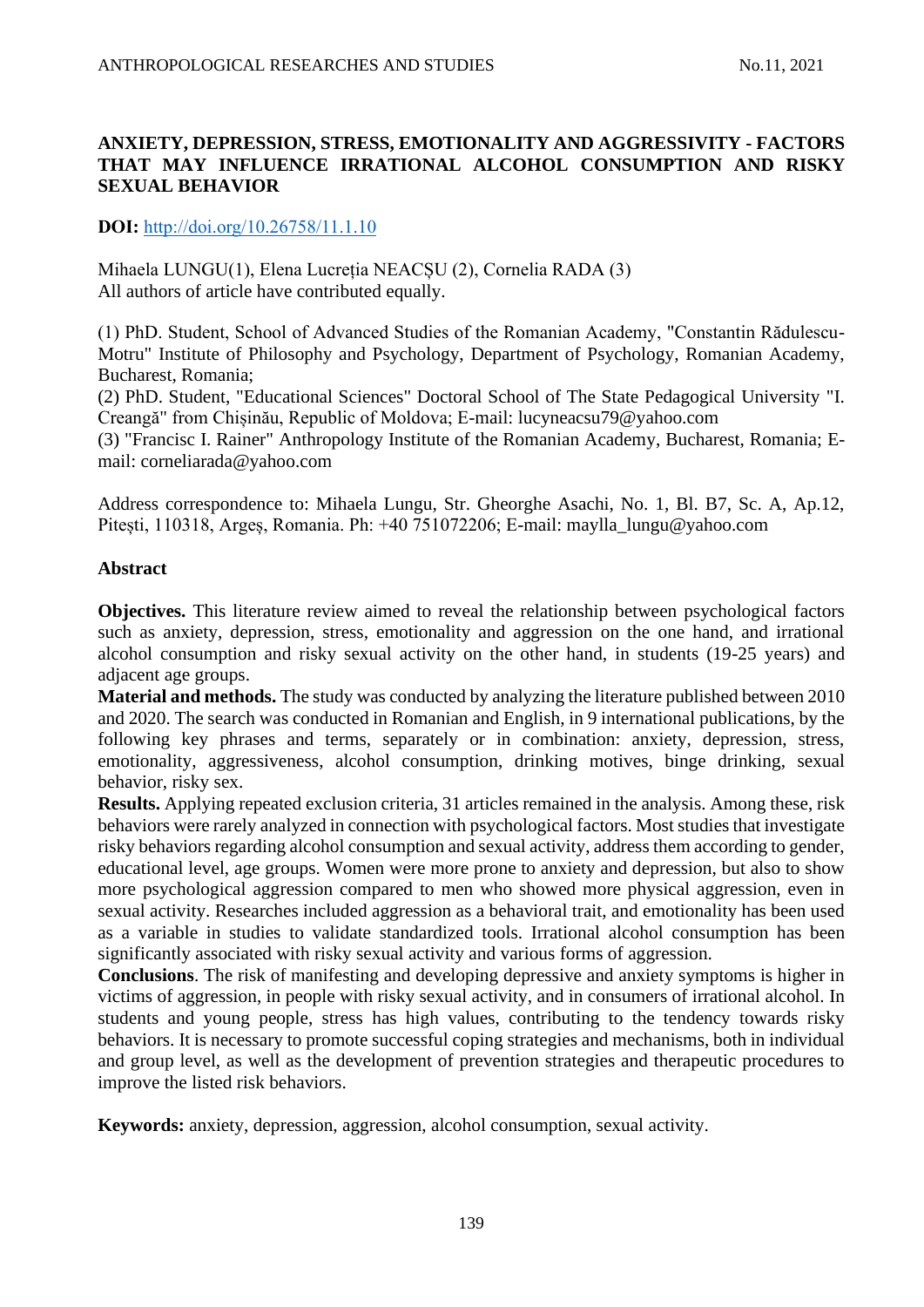#### **Introduction**

The mental balance of people is a condition of normal life as important as physical or somatic health.

The number of people suffering from anxiety, depression, and stress is constantly increasing worldwide, and young people, teenagers or even children do not seem to have a higher protection factor than adults or the elderly. Research shows that students are a social category highly exposed to high levels of stress, anxiety, and depression (Bryan, Baker, & Tou, 2017; Tutino, Shaughnessy, & Ouimet, 2018; McDougall, Langille, Steenbeek, Asbridge, & Andreou, 2019), and this can lead to aggressive behaviors towards the intimate partner (Davis et al. 2012; Agardh, Tumwine, Asamoah, & Cantor-Graae, 2012b) or in other situations.

Regarding of risky sexual behavior, there is less research and their strategies differ a lot. The prevalence and transmission of HIV/AIDS and syphilis are still to the attention of the authorities and have been monitored at the level of limited research (Monu et al., 2020), but also of institutions with long-term decision-making and action, such an example being the European Center for Disease Prevention and Control (2019). The results showed that there are parts of the population that are very poorly informed about risky sexual behavior.

The association between risky behaviors and psychological factors occurs most often in scientific studies with medical themes, associated with diseases (Guruprasad, Ramakrishnan, & Shah, 2015), dysfunctions such as infertility (Yang et al., 2017; Lalinec-Michaud & Engelsmann, 1984), unhealthy diet (Ahmed, Al-Radhwan, Al-Azmi, & Al-Beajan, 2014), or special social contexts (Foli, South, Lim, & Hebdon, 2012; Hebdon, Foli, South, & Lim, 2012).

Alcohol is one of the most consumed and dangerous psychoactive substances. In the United States, Stahre, Roeber, Kanny, Brewer and Zhang said in 2010 that one in ten deaths at the age of 20- 64 was due to excessive alcohol use. In 2019, new information emerged, showing that although for teenagers and some young people it was forbidden to buy alcohol, 24% of  $8<sup>th</sup>$  graders had already tried alcohol, as well as 77% of students and 85% of young people (19-28 years) (Schulenberg et al., 2019).

The 2019 World Health Organization report stated that Romania does not have a written national policy on alcohol consumption (World Health Organization, 2019) and no monitoring system on this behavior, although it is ranked  $7<sup>th</sup>$  among European countries and ranked  $9<sup>th</sup>$  in the world with 12.6 l annual per capita alcohol consumption (World Health Organization, 2018). Worldwide, the same source reports that there are three million deaths due to alcohol consumption each year, and 40% of alcohol consumers experienced at least one heavy drinking event per month.

Rada and Ispas (2016), following a study conducted on 1539 young people in Romania, aged between 18 and 30, in 2013 and 2014, argued that heavy episodic/occasional drinking - binge drinking - is a phenomenon that has attracted the attention of researchers in recent years on both adolescence and early youth. The same idea was taken over by Aluja, Lucas, Blanch, and Blanco (2019) in a study conducted on 668 young people in the same age range.

Starting from all this and partially knowing the effects that psychological imbalances can produce personally or in community, the present study aims to broaden the field of knowledge by connecting the results of several scientific studies and to identify areas that require further study.

#### **Material and methods**

Depression and anxiety are among the most common imbalances in the mental system and often prove to be the cause of risky behaviors for people both individually and in the community. Either stress reaches at post-traumatic or acute clinical levels, or is manifested in the form of transient symptoms, it accompanies the life and activity of most people affecting their quality. The present analysis is the scientific base for the study of psychological factors involved in risky behaviors among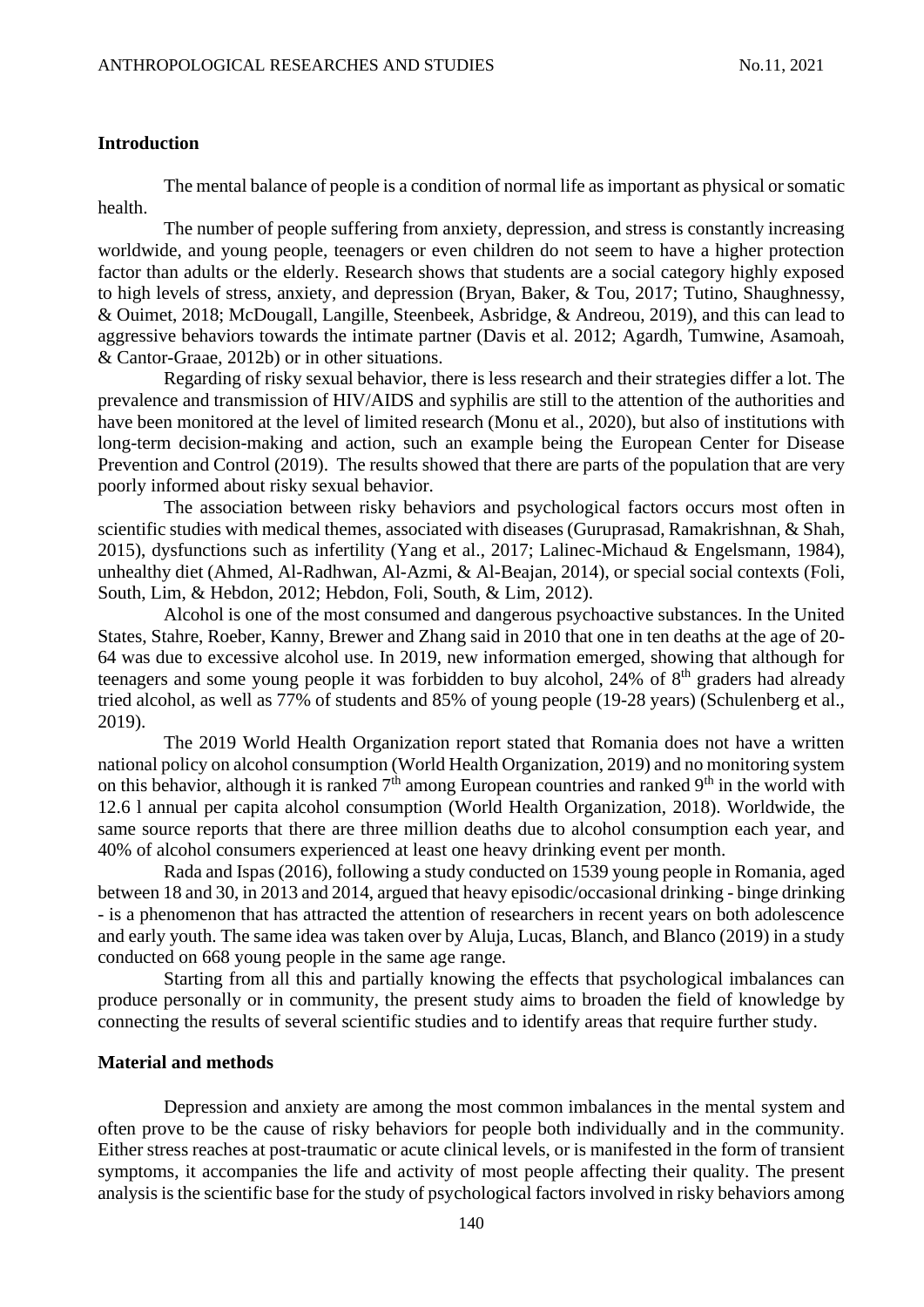students in Romania. It reveals the state of information accessed in 2020 on the psychological factors such as anxiety, depression, stress, emotionality, and aggressivity in relation to alcohol consumption and sexual activity, especially behaviors considered risky. The research directions of the analysis carried out aimed at: identifying relationships between anxiety, depression, stress, aggressivity, and emotionality in students (19-25 years) and adjacent age groups; exploring the influence of psychological factors associated with risky behaviors regarding alcohol consumption and sexual activity; identifying the need for further research on the influence of anxiety, depression, stress, aggressivity, and emotionality on risky behaviors.

The analysis of the literature was done starting from two directions simultaneously. The first direction of literature analysis followed psychological factors, aiming in particular the relationships between anxiety, depression, stress, aggressivity, and emotionality. The second direction of analysis focused on risky behaviors, tracking alcohol consumption, sexual activity, and harmful physical activity.

A larger volume of publications on this topic was studied, but only materials from verified sources that provided consistent information on the topic were selected for inclusion in the analysis. The primary purpose of the present analysis was to explore the existing volume of information on the influence of personality factors on risky behaviors, and into the background aimed to identify less researched areas, but with the potential to provide relevant information for education, public health policies and psychotherapy.

The next plan of research questions was based on the analysis of specialized studies and their results:

How psychological factors such as anxiety, depression, stress, aggressivity, and emotionality and risky behaviors are defined and characterized? What are the relationships between anxiety, depression, stress, aggressivity, and emotionality explored in students?

What are the influences between the psychological factors mentioned and alcohol consumption and/or harmful sexual activity? Are there also influences of risky behaviors on psychological factors, among students and young people?

What aspects of the relationship between the psychological factors and the risky behaviors mentioned are less researched and could bring valuable information for decision-makers and psychotherapists?

The present research is an analysis of the literature on the relationship between psychological factors such as anxiety, depression, stress, aggressivity, and emotionality, on the one hand, and potentially harmful behaviors related to alcohol consumption and sexual activity, on the other hand.

The study was conducted through the systematic analysis of the scientific literature, published between 2010-2020, including correlation between personality factors and risky behaviors. The process consisted of stages of search, selection, and systematic analysis of scientific articles in relation to the set of indicators and criteria detailed below.

The indicators that formed the basis of the analysis of the research results presented in the selected articles were as follows: a) The presence of some personality factors measured in students and the relations between them; b) The existence of correlations between personality factors and risky behaviors; c) The existence of significant correlations between harmful forms of alcohol consumption and sexual activity.

The search for study publications was done in English and Romanian, the search process was done in the following databases: Sage Journals, APA, BioMed Central, US National Library of Medicine, Journal of Studies on Alcohol and Drugs, ELSEVIER, SpringerLink and ScienceDirect, after the following key phrases and terms, taken separately or in combination: anxiety, depression, stress, emotionality, aggressivity/aggressiveness, alcohol consumption, drinking motives, binge drinking, sexual behavior, risky sex.

The searches were performed between November 2019 and October 2020.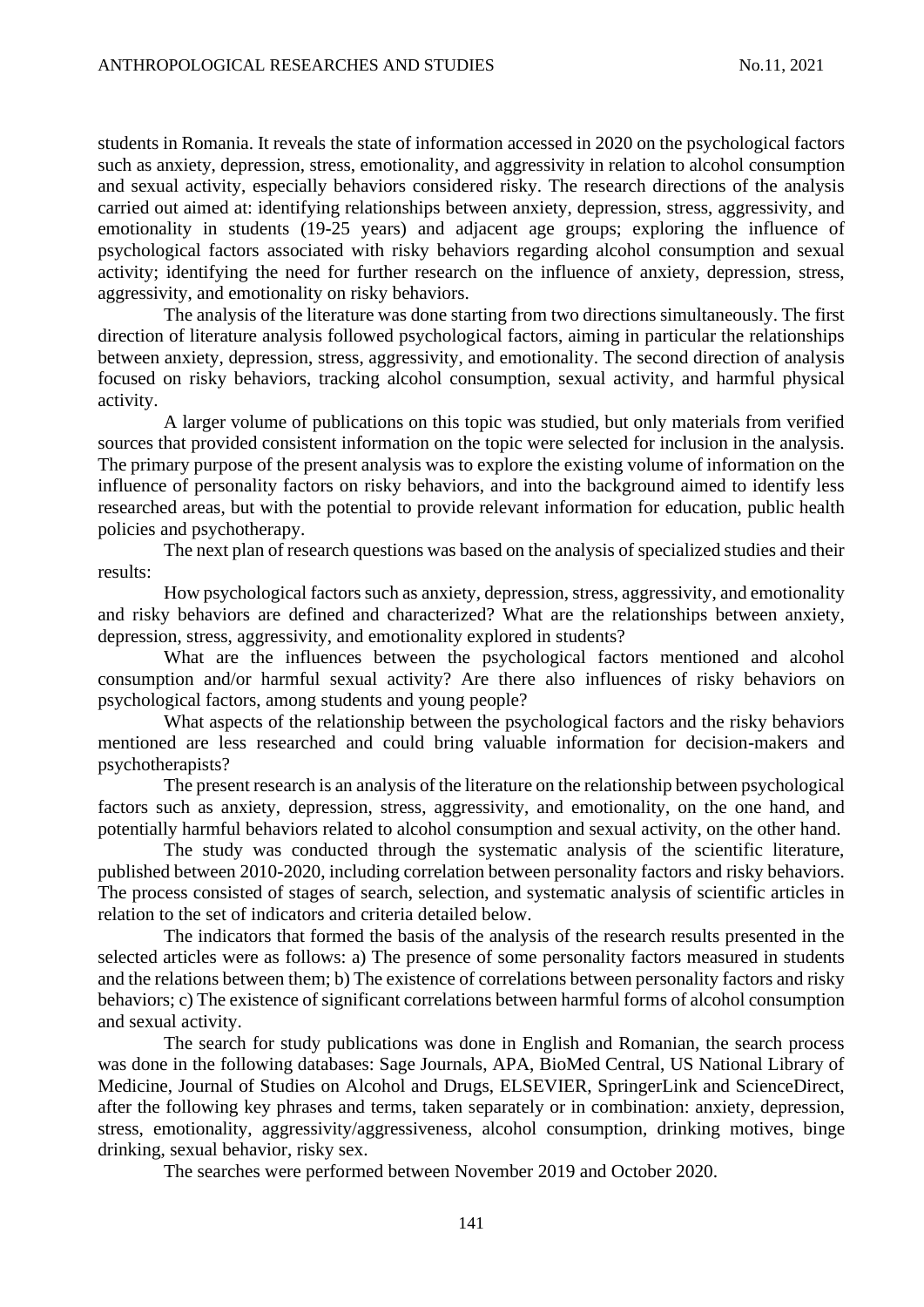From the results of the online search, 551 titles and abstracts were reviewed, of which were retained for the analysis of the full publication those that simultaneously met the following criteria: the article was published in the period 2010-2020; presented quantitative or qualitative research results relevant to the purpose of this research (study topic included: anxiety, depression, stress, emotionality, aggressivity, risky sexual behavior, risky alcohol consumption, or a combination thereof), at least one variable measured such behavior; the studies were published in journals or other scientifically verified publications. Figure 1 illustrates the way the concepts in the study were analysed and the relationships between them.

#### **Figure 1.**

*Levels of analysis of the literature according to the relationships between the factors studied*



Applying the selection criteria in a first stage, 93 public articles were retained for the analysis of the text. In the next stage, 29 studies were eliminated and which, although they corresponded to the search for keywords and conceptual constructs, were either strictly medical (not psychological), or revealed rather demographic information (translation of the concept of gender, by the word sex). In the third stage, a number of 33 articles were eliminated, the results of which did not provide information relevant to the objectives of the present study. Thus, 31 scientific research articles remained in the final stage, in order to be deepened. A summary of the main elements of analysis for each article is included in Tables 2, 3, 4, and 5. Of the 31 remaining articles in the analysis, 3 dealt with risky behaviors (on alcohol consumption and sexual activity), 11 reported results for the prevalence and implications of psychological factors, and 17 studied both psychological factors and risky behaviors.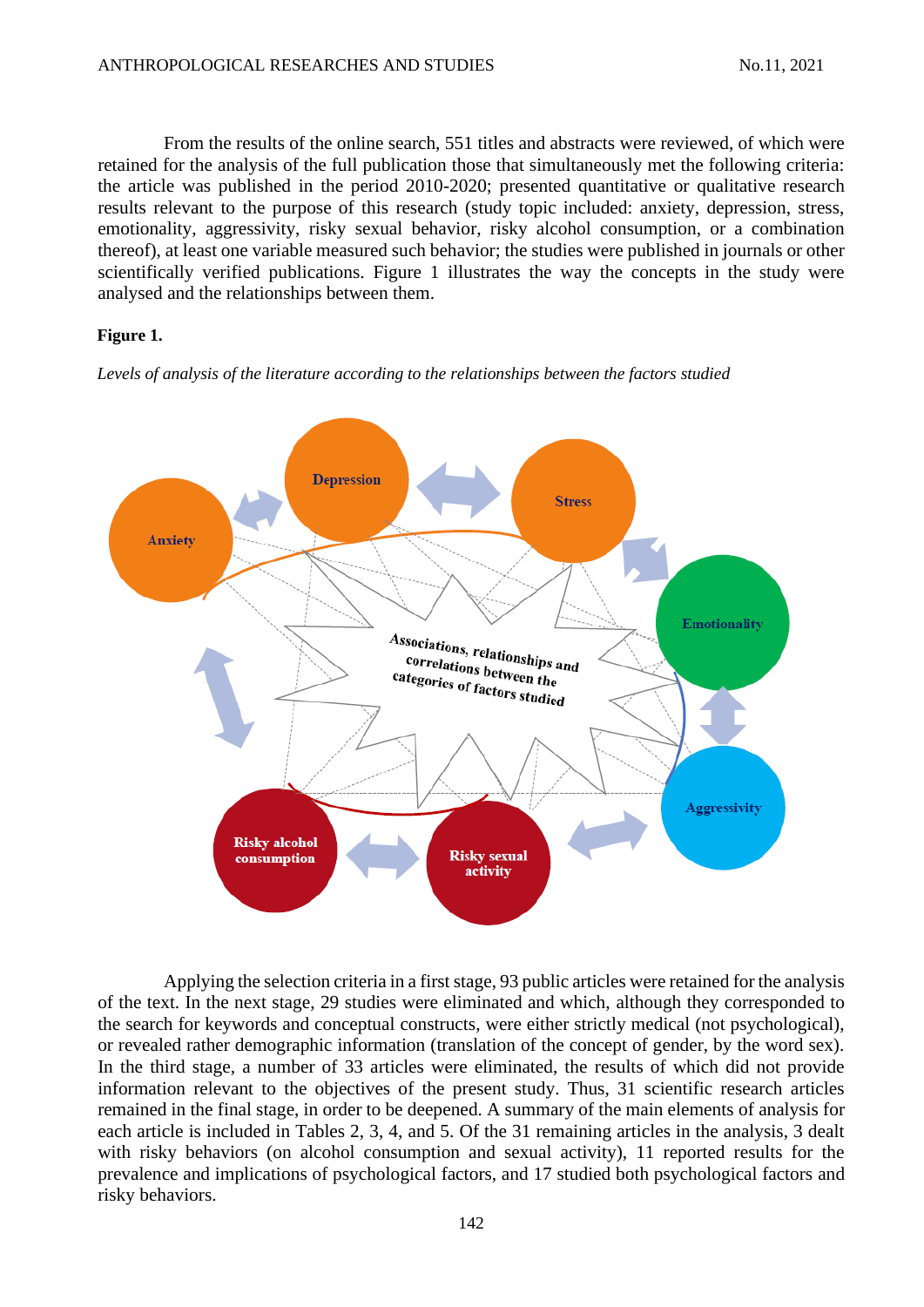#### **Results**

The table below shows the distribution of research topics in the total number of articles included in the analysis.

### **Table 1**

#### *Distribution by topics of interest of the studied articles*

|                           |             | Psychological factors |                   |  |              |              |
|---------------------------|-------------|-----------------------|-------------------|--|--------------|--------------|
|                           |             | Anxiety               | Depression Stress |  | Emotionality | Aggressivity |
| No association with risky |             |                       |                   |  |              |              |
| behaviors                 |             |                       |                   |  |              |              |
| Risky behavior            | Alcohol     |                       |                   |  |              |              |
|                           | consumption |                       |                   |  |              |              |
|                           | Sexual      | n                     |                   |  |              |              |
|                           | activity    |                       |                   |  |              |              |
|                           | Total       |                       | 26                |  |              |              |

In the research studied, risky behaviors were rarely analyzed in connection with psychic components of personality/psychological factors. However, there is scientific concern in this regard. Ngo et al. published in 2018 the results of a survey of 735 young people, according to which 27.2% of respondents had exercised physical violence in couple, and 16.5% sexual violence in couple. The results did not show gender differences in the presence of anxiety, nor were they conclusive whether it precedes behavioral violence or vice versa. Shwartz, O'Rourke, and Daoud (2020), however, in a study of 1,055 women in Israel, aged 18-48, on the relationship between postpartum depression and intimate partner violence, found that unplanned pregnancy increases the risk of violence of the intimate partner as well as that of postpartum depression. Significant associations have been found between different risky behaviors such as irrational alcohol consumption and potentially harmful sexual activity (Davis et al., 2012; Choudhry, Agardh, Stafström, & Östergren, 2014), but less in relation to psychological components.

In a multimodal, predominantly qualitative study, Lloyd, af Klinteberg, and DeMarinis, (2017) claimed that in Sweden, after 2004, young people were the largest group of psychiatric patients. In Australia, 20% -25% of young people between the ages of 12 and 25 were estimated to suffer from mental health problems as published in 2019 by Masters, Zimmer-Gembeck, and Farrell, in a study conducted on 391 Australian students. Similar estimates have been made for Western Europe and the United States. Predominant symptoms of anxiety and depression were found more in adolescent girls than in boys, more in women than in men (Masters et al. 2019; Lloyd et al., 2017; ul Haq, Irum Sajjad Dar, Aslam, & Mahmood, 2018). Lloyd et al. (2017) conducted a study on 53 women between the ages of 21 and 25 who were in treatment or waiting within a psychotherapy clinic, and found that participants with high scores on depression had a negative concept about themselves and the lack or inability to use existential resources (concept about self and world, religion, ontological security, etc.).

ul Haq et al. published in 2018 the results of a study conducted in 2017 on 361 students at Punjab University in Lahore, India. Exploring the levels of anxiety, depression and stress related to various demographic factors, they found that male participants were more anxious, depressed and stressed compared to female, students who reported parents with medium and high educational instruction had fewer symptoms and stated that there were higher levels of anxiety where the participant's father was educated below the high school level.

Defined as *anticipation of danger* and characterized by *muscle tension, alertness, necessary to prepare for an expected danger*, as well as through *avoidance - cautious behavior (*American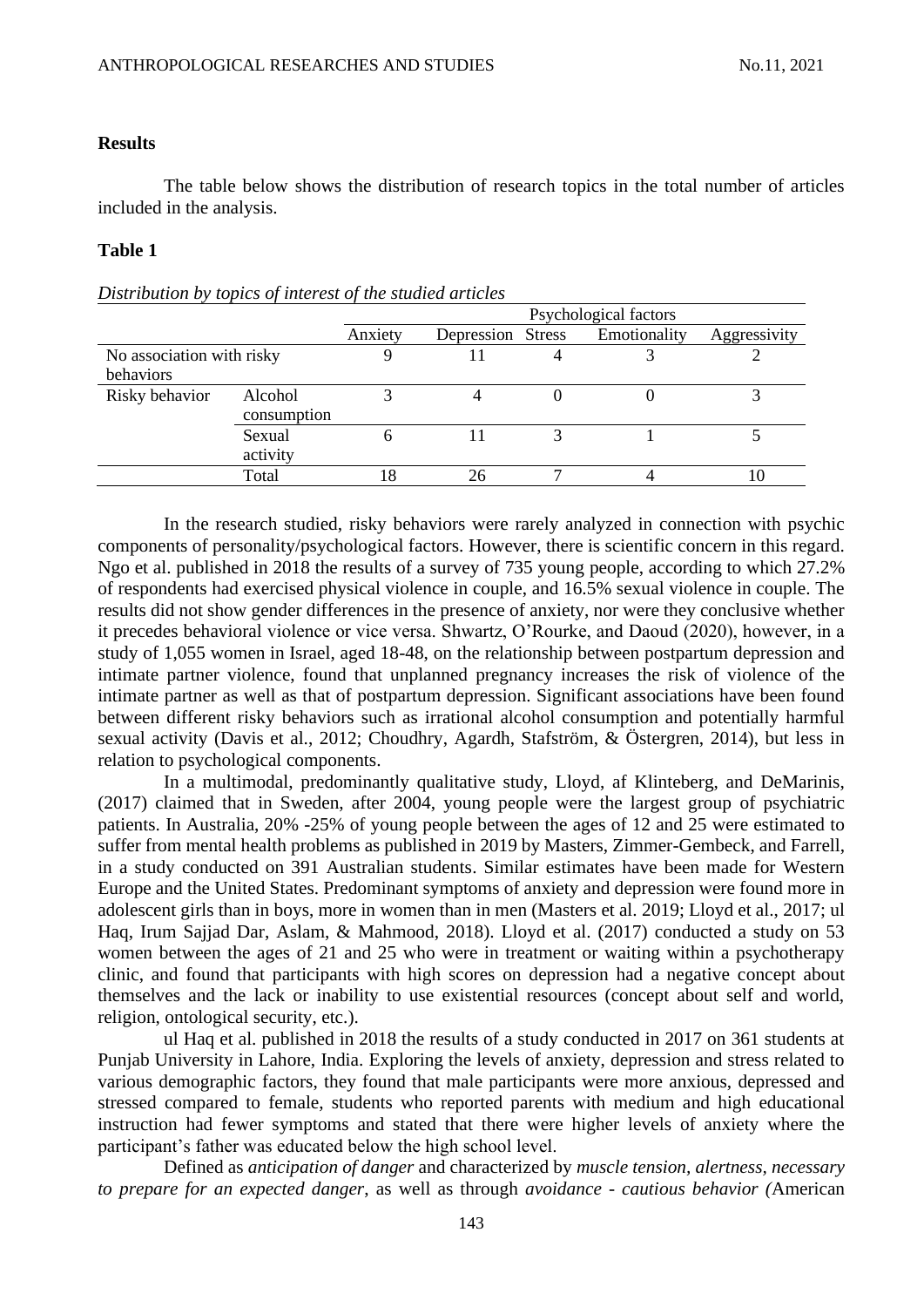Psychiatric Association, 2016, p.189), anxiety is one of the most common conditions. Unlike fear, long-term anticipations of anxiety refer to negative events, which are usually (not exclusively) psychological in nature (Lovibond & Lovibond, 1995). For the present research, articles containing any of the following categories were searched and analyzed: social anxiety disorder/social phobia, agoraphobia, generalized anxiety disorder, nonspecific anxiety disorder, combinations thereof, symptoms or manifestations whether evaluated clinically or only in research purpose.

"Depression seems to be a state characterized mainly by a low level of self-esteem and initiative, associated with the perception of a low probability of achieving significant personal goals for the individual" (Lovibond & Lovibond, 1995, p. 31). In the present study were included all forms of depression according to the American Psychiatric Association (2016, p. 155-188), but also specific symptoms or manifestations.

Mutalik, Moni, Choudhari, and Bhogale, in a study published in 2016, in which they explored depression, anxiety and stress in students in Bagalkot, India, found high levels in all three measured parameters. In Canada, it has been estimated that 8% of people over the age of 18 will experience depression at some point in their lives. Also, 60% of respondents to a study of University of Alberta students reported depressive symptoms (McDougall et al. 2019). The same study mentioned above, published in 2018 by ul Haq and his collaborators, showed that the symptoms of depression and stress have higher values in students living with family than those living alone or with friends and that those coming from illiterate mothers have higher levels of anxiety also.

According to the longitudinal study published in 2019 (Carney et al., 2019) and conducted on 662 soldiers over 18 years of age in the United States, infected with HIV, found that those with clinically diagnosed depression reported the lowest condom use in sexual intercourse with new partners compared to those with mild depressive symptoms. Depression seems to be an important factor in choosing risky behaviors in students as well. It may influence the decision to drop out of university, as mentioned by McDougall et al. in 2019, in a study conducted on 6,639 Canadian female students under the age of 30. "Young adults are more vulnerable to depression and stress being in a period of transition of identity formation" (ul Haq et al., 2018, p. 1). Other researchers have concluded that depression is the most common mental disorder in students.

From a wider range of disorders, the general term of stress "can be conceived as a persistent state of hyperactivation that reflects the difficulty of coping with the difficult demands of life" (Lovibond & Lovibond, 1995, p. 32). Psychological disorder increasingly present in postmodern society, stress, in its various forms, accompanies the individual at all stages of age. For the present study, attention was paid to all forms of stress included in studies on young people (18-25 years), teenagers or adults.

Post-traumatic stress disorder and depression have been associated with intimate partner violence in men in South Africa as well as in developed countries, as Breet, Seedat, and Kagee mentioned in an article published in 2019. The article is the result of a cross-sectional study conducted on 221 HIV/AIDS survivors. Psychological imbalances and poor mental health can be risk factors for aggressivity. Irritability and anger, as symptoms associated with post-traumatic stress disorder, may increase the likelihood of committing intimate partner violence (Breet et al., 2019). The same study revealed that men who reported more severe symptoms of post-traumatic stress reported 3 times more sexual coercion (committed), while women who reported more severe symptoms of posttraumatic stress disorder were 3 times more likely to commit psychological aggression.

Ahmed et al., in a study published in 2014, conducted on 407 students at the University of Kuwait, over the age of 18, found that stressed female students had a significantly higher tendency than boys to choose unhealthy food.

As an infinitum continuum, the psychological factor emotionality designates the dynamics of the person's affective spectrum, polarizing from "emotional stability, or, at the opposite pole, a person's neuroticism" (Fahrenberg, Hampel, & Selg, 2001, p. 45).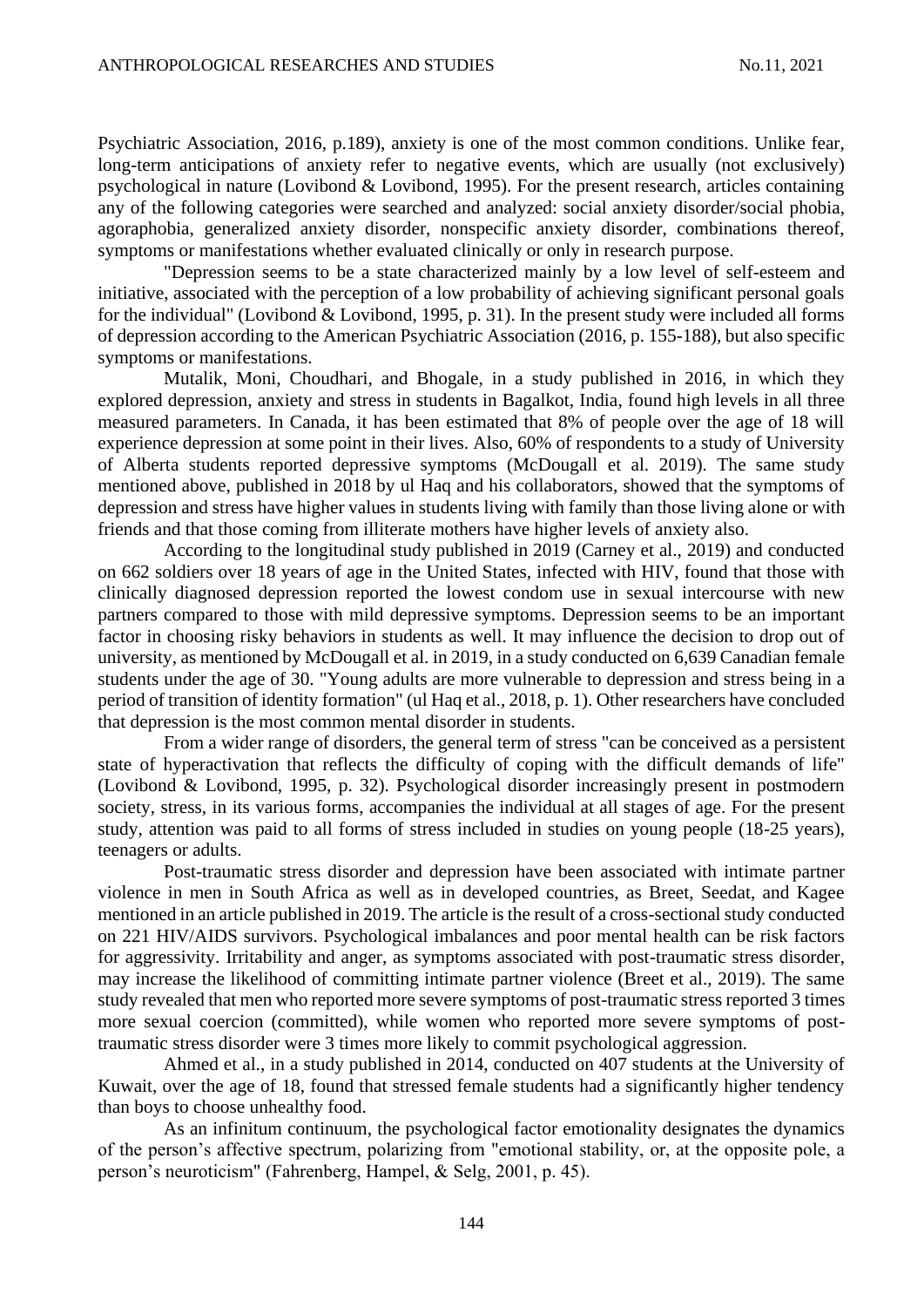The increased risk of psychological pathology has been associated with emotional disorders (Masters et al., 2019). Emotionality has also been described as "the ease with which emotions are aroused", defining negative emotionality as the experience of the generally negative environment of individuals interacting with other people (Wolff & Baglivio, 2017, p.5). Analyzing a database of 27,720 juvenile delinquents who completed the sanctioning service in Florida, Wolff and Baglivio found that hostile childhood experiences are activated in the form of negative emotionality. Moreover, they said about children with a predominantly negative perception of others and the environment and those whose (negative) emotions are easier to activate, that they were more likely to engage in antisocial and therefore risky behaviors.

Aggressivity refers to that personality factor characterized either by self-control or by "a high level of spontaneous aggressivity, (...) a general state of hostility towards others and towards the events they face" (Fahrenberg et al., 2001, p. 32).

Although exposure to violence, as a control, may not differ by gender, a 2005 study of 1,220 students in Uganda (Agardh et al., 2012.b) found that symptoms of mental imbalance could be expressed differently. This was relevant in a broader conceptual context, with women experiencing more sexual violence and men experiencing more physical aggressivity. Brett et al. in 2019 showed that when analyzing the tendency to act aggressively, men are more prone to physical aggressivity while women are more prone to psychological aggressivity. In Romania, following a study of 869 respondents between 18 and 75 years old, Rada (2014) found that psychological abuse of men against women was the most common type of reported violence, and 35% of respondents had witnessed parental violence during childhood.

A study carried out in Romania between 2014-2015 among 836 young people aged 19-23 years living in a romantic relationship revealed that men perceived significantly higher levels of aggressiveness in couple than women. The most surprising result showed that "men were three times more exposed to forced sexual intercourse than women" (Faludi, 2018).

In teenagers, experiencing and committing violence in a cogeneration context (with colleagues and/or couple) amplifies the risk of internalizing symptoms, as found by Garthe, Sullivan, and Behrhorst (2018), in a study conducted on 1,087 teenagers in disadvantaged areas of the United States of America, achieved through the education system.

Only one of the reviewed and studied studies concerns aggressivity as a personality factor (Fahrenberg et al., 2001), the vast majority considering aggressivity as a type of behavior (aggressivity, violence; physical or mental). Lloyd et al. (2017) found that participants with high scores on depression also recorded high scores on inhibiting aggressivity.

For most states, the mental health of citizens has become one of the priority directions of public health policies. Even in some African countries, the national strategic health plan contains aspects of mental health, as shown by Agardh, Cantor-Graae and Ostergren (2012a).

The present study considered the following potentially harmful behaviors: irrational alcohol consumption, risky sexual activity and sedentary lifestyle, later extended to the dimensions of physical activity.

Alcohol consumption is one of the factors with a great influence on the social group and society in general. Kilwein and Looby in 2018 reported reasons for socializing for alcohol consumption, following a study of 108 students, aged 18 to 24, in the central-western United States. The research was supported a year later by Looby, Bravo, Kilwein, Zimmerman and Pearson in 2019, who found similar conclusions, conducting a research on 2,039 students from 10 universities in the United States, with an average age of 19.79 years. The influence of colleagues/ cogeneration rather than parents was also reported by Rada and Ispas (2016).

Understanding the risks associated with sexual activity requires both a psycho-social and a psycho-medical approach. The definition of sexual health according to the World Health Organization: "A state of physical, emotional, mental and social well-being in relation to sexuality;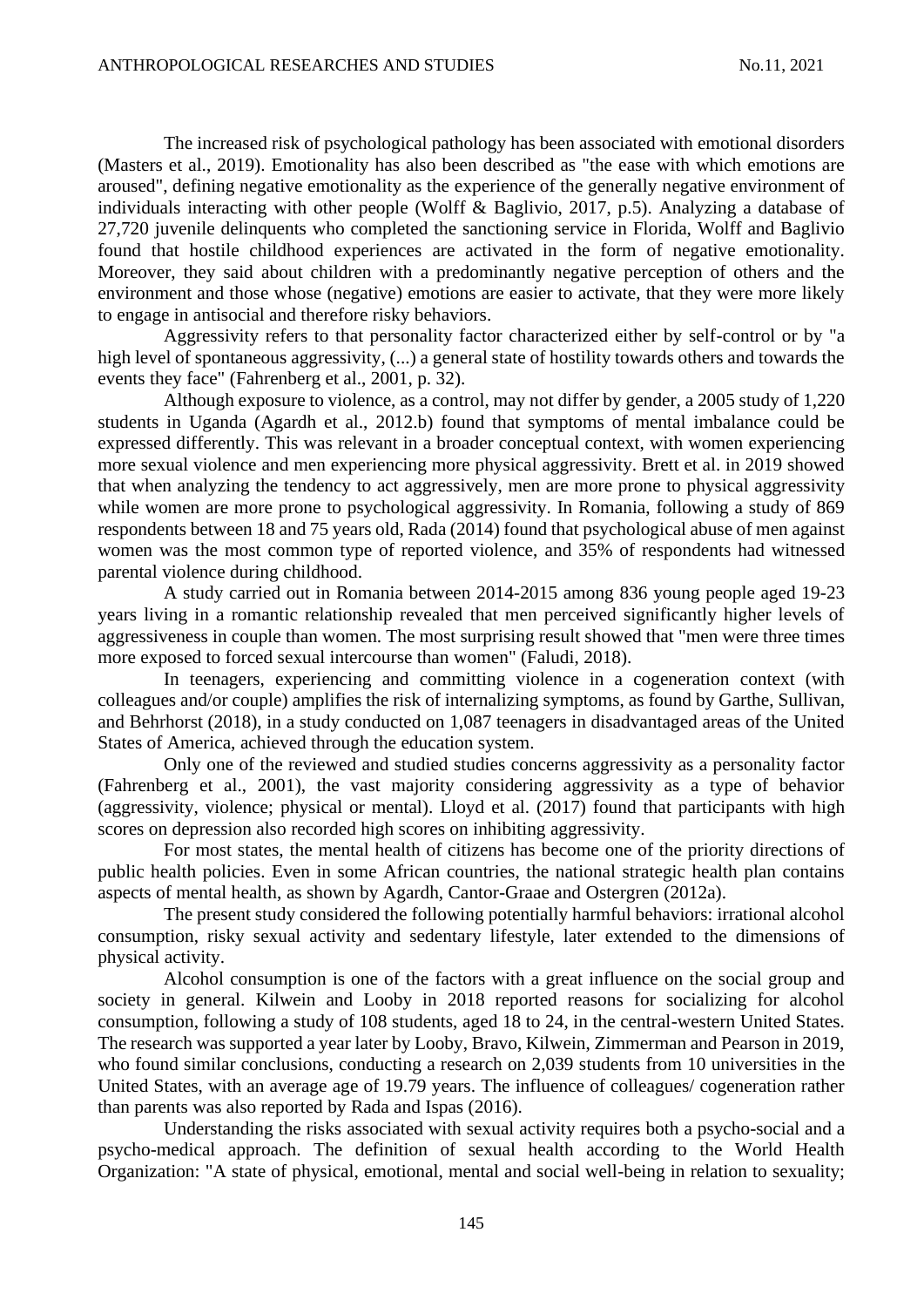it is not merely the absence of disease, dysfunction or infirmity" (Glasier, Gülmezoglu, Schmid, Moreno, & Van Look, 2006, p. 1596).

In order to determine the sexual quality of a person's life, it is necessary to consider the subjective interpretation of personal experiences and satisfaction. Tutino et al., in a study of 306 students (boys), published in 2018, concluded that sexual arousal could be the most sensitive dimension of sexual functionality in the presence of mental health deficiencies. Another finding of the study was that mental health difficulties may have a greater impact on men's sexual function and quality of life compared to frequency. "Sexual victimization and depression are common in university campuses, especially for women" (McDougall et al., 2019, p. 1).

Risky alcohol consumption is viewed both in terms of the potential harm to human individuals and the destruction of goods that may result from it. Its measurement is made both quantitatively based on an international standard related to culture - Standard Unit of alcohol and as a frequency. Exceeding 4 standard units for women and 5 standard units for men on a single occasion is considered dangerous.

The standard unit (US) of alcohol consumption is also controversial, especially in relation to the country/culture in which the research is carried out: in France - contains 10 g of pure alcohol, as explained by Costa et al. (2020) in a study conducted between 2016-2018, in France, on 179 subjects over 18 years of age. In Romania, Ministry of Health, National Institute of Public Health, National Center for Health Assessment and Promotion and Sibiu Regional Center for Public Health (Ministerul Sănătății, Institutul Național de Sănătate Publică, Centrul Național de Evaluare și Promovare a Stării de Sănătate și Centrul Regional de Sănătate Publică, Sibiu, 2019) established the standard unit of alcohol consumption at 12 g of pure alcohol. Both episodes of excessive drinking and sexual risks are behaviors with specific traits, related to culture (Petrova et al., 2019).

Carney et al. found in a study published in 2019 on 662 active HIV-infected soldiers in the United States that consumption of alcohol is a high-risk factor for respondents with recent onset of depressive symptoms. They concluded that there is a linear relationship between daily alcohol consumption and the increased risk of engaging in harmful sexual behaviors.

Like other researchers, Choudhry et al., in 2014, concluded, based on a cross-sectional study conducted on 1,954 students in Uganda, that a possible explanation for the association of alcohol consumption with sexual activity and having multiple sexual partners would be that individuals who believe that alcohol will make them less agitated, more sexually uninhibited, and those who are more at ease in a potentially sexual situation are more likely to drink before a possible sexual interaction in certain social contexts (in a bar, at a meeting, or party).

In some circumstances, the risks associated with sexual activity can be multiple and are studied according to national priorities or contexts. Maina, Orindi, Osindo, and Ziraba (2020), in a study conducted in 2017, on 606 girls aged 10-14 in Kenya, included in the definition of sexual activity, as non-penetrative sexual activities: kissing, holding hands, touching or caressing and spending time together.

Like sexual activity, risky sex is defined in several forms: sexual intercourse with two or more partners in the last 12 months (Choudhry et al., 2014) or even in the last 3 months (Carney et al., 2019); inconsistent condom use with new partners (Carney et al., 2019, Choudhry et al. 2019, Agardh et al. 2012a); sexual assault and/or coercion (Davis et al. 2012; Choudhary, Smith, & Bossarte, 2012); commercial and intergenerational sex (Choudhry et al., 2014).

Analyzing the gender difference, Breet et al. (2019) found that boys had a tendency almost 2 times higher (42.9%) than girls (23.8%) to commit sexual coercion. At the same time, Tutino et al. (2018) found that mental health difficulties can have a greater impact on men's sexual functionality and quality of sex life.

McDougall and colleagues (2019) associating risky sex with psychological characteristics found that 6.8% of study participants, female students under 30, were victims of unconsented sex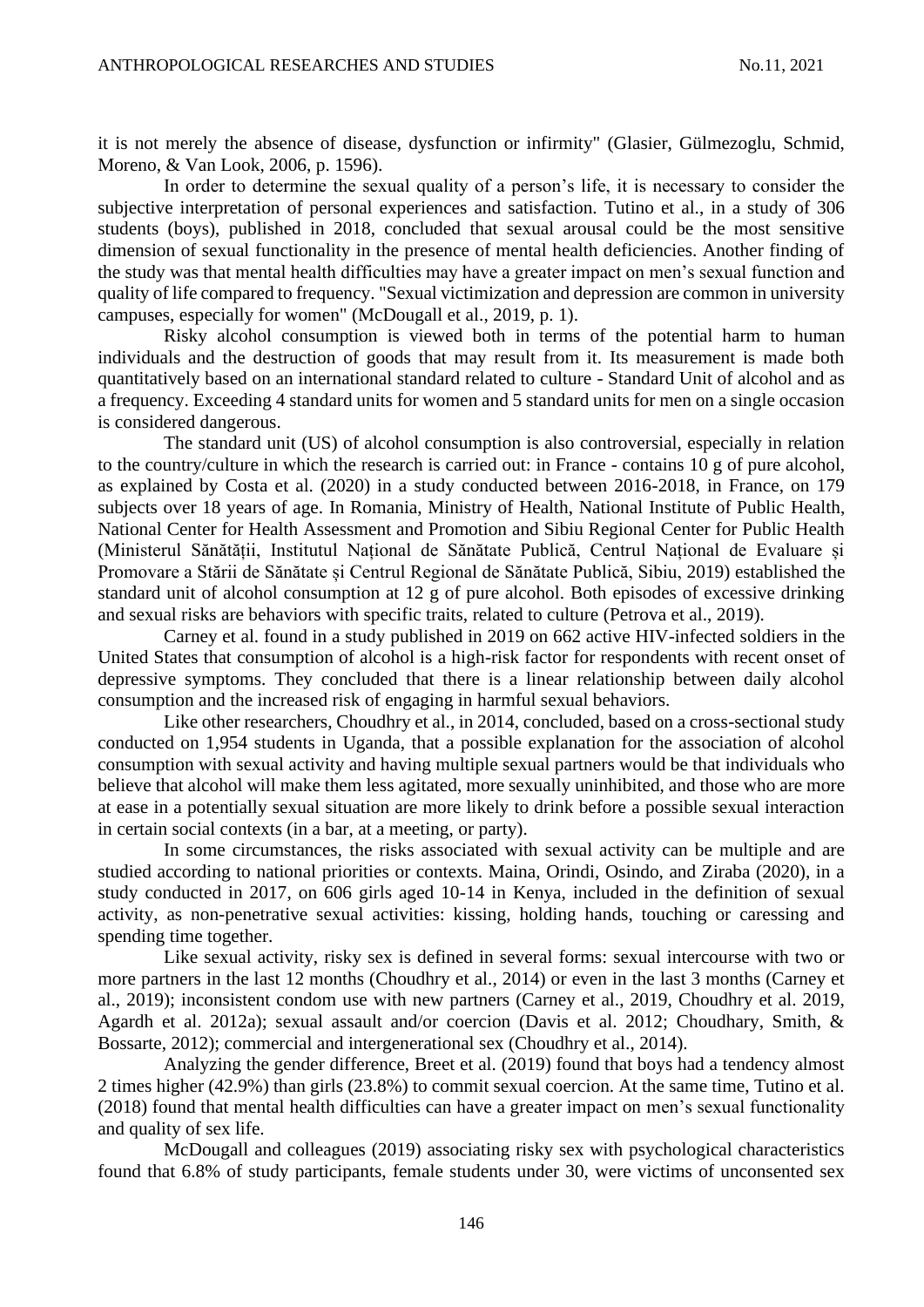during university courses. Moreover, they were 2.1 times more likely to be at risk of depression than those who had not experienced sexual victimization.

#### **Discussions**

Looking to identify relationships between anxiety, depression, stress, aggressivity, and emotionality in students (19-25 years old), the following questions were used: How are the psychological factors such as anxiety, depression, stress, aggressivity and emotionality and risky behaviors defined and characterized? What are the relationships between anxiety, depression, stress, aggressivity, and emotionality explored in students?

It was found that the definition of personality factors was mostly common and was based in particular on the fifth edition of the Diagnostic and Statistical Manual of Mental Disorders (American Psychiatric Association, 2016). Most of the studies found addressed either separately or comparatively anxiety, depression, and stress (Mutalik et al., 2016; ul Haq et al. 2018; Tutino et al., 2018; Bryan et al., 2017; Agardh et al. 2012a) and there are many studies that address these issues in relation to intimate partner violence (Yavuzer, Albayrak, & Kılıçarslan, 2019; Ngo et al., 2018; Agardh et al., 2012b).

The exploration of the influence of psychological factors associated with risky behaviors on alcohol consumption and sexual activity was conducted by looking for answers to the questions: What are the researched influences between the mentioned personality factors and alcohol, sexual activity and harmful physical activity? Are there also influences of risky behaviors on psychological factors? The answer to the second question was negative: none of the studies included in the analysis investigated how the behavior influences the psychological factors.

The most common factor is the aggressivity factor as being investigated in relation to risky behaviors regarding alcohol consumption and sexual activity (Ngo et al. 2018; Davis et al. 2012; Agardh et al., 2012a, 2012b; Breet et al., 2019), but very often in research on psychological factors such as depression and anxiety there are also variables on potentially harmful sexual activity (Kalina et al., 2011; Tutino et al., 2018; Breet et al., 2019; Rada, 2020) and sometimes irrational alcohol consumption (Choudhry et al., 2014; Carney et al., 2019; Agardh et al., 2012a; McDugall et al., 2018).

In order to identify the need for further research on the influence of anxiety, depression, stress, aggressivity and emotionality on risky behaviors, it was studied what aspects of the relationship between psychological factors and the risky behaviors mentioned are less researched and could bring valuable information for decision-makers and psychotherapists. It was found that although there is interest in these associations, the age stages have not yet been studied separately, and in terms of students there are still questions whose answer may influence age-specific educational and therapeutic strategies (Figure 2).

In tables 2, 3, 4, 5 after the Acknowledgments section the analysis of the studies discussed in this article can be consulted by categories as follows: studies that had students as subjects, studies that investigated both psychological factors and risky behaviors, studies that investigated psychological factors unrelated to risky behaviors and studies that investigated only risky behaviors in students.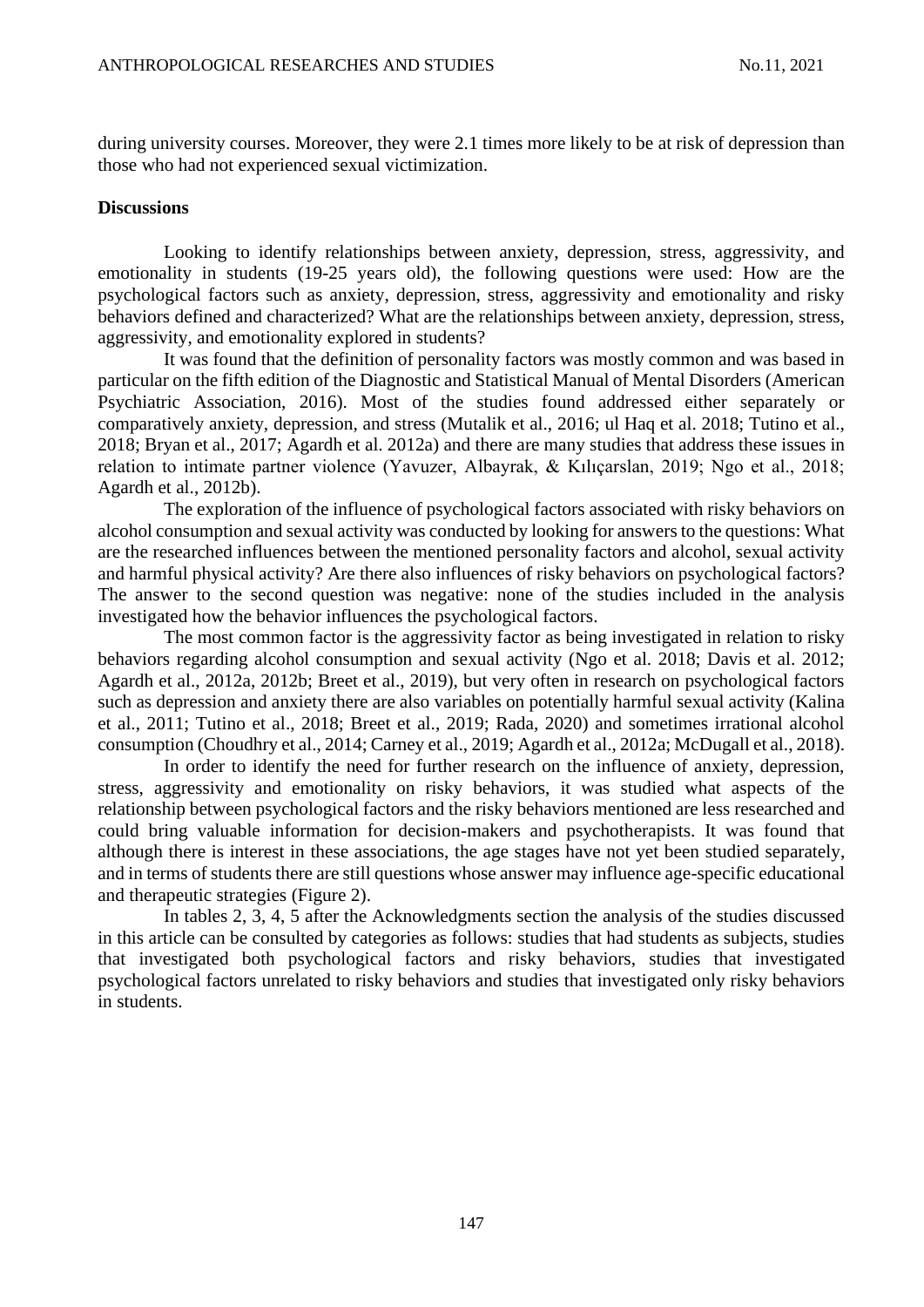## **Figure 2.**

*Analysis of the need to deepen and conduct studies on the correlation between risky behaviors and psychological factors* 

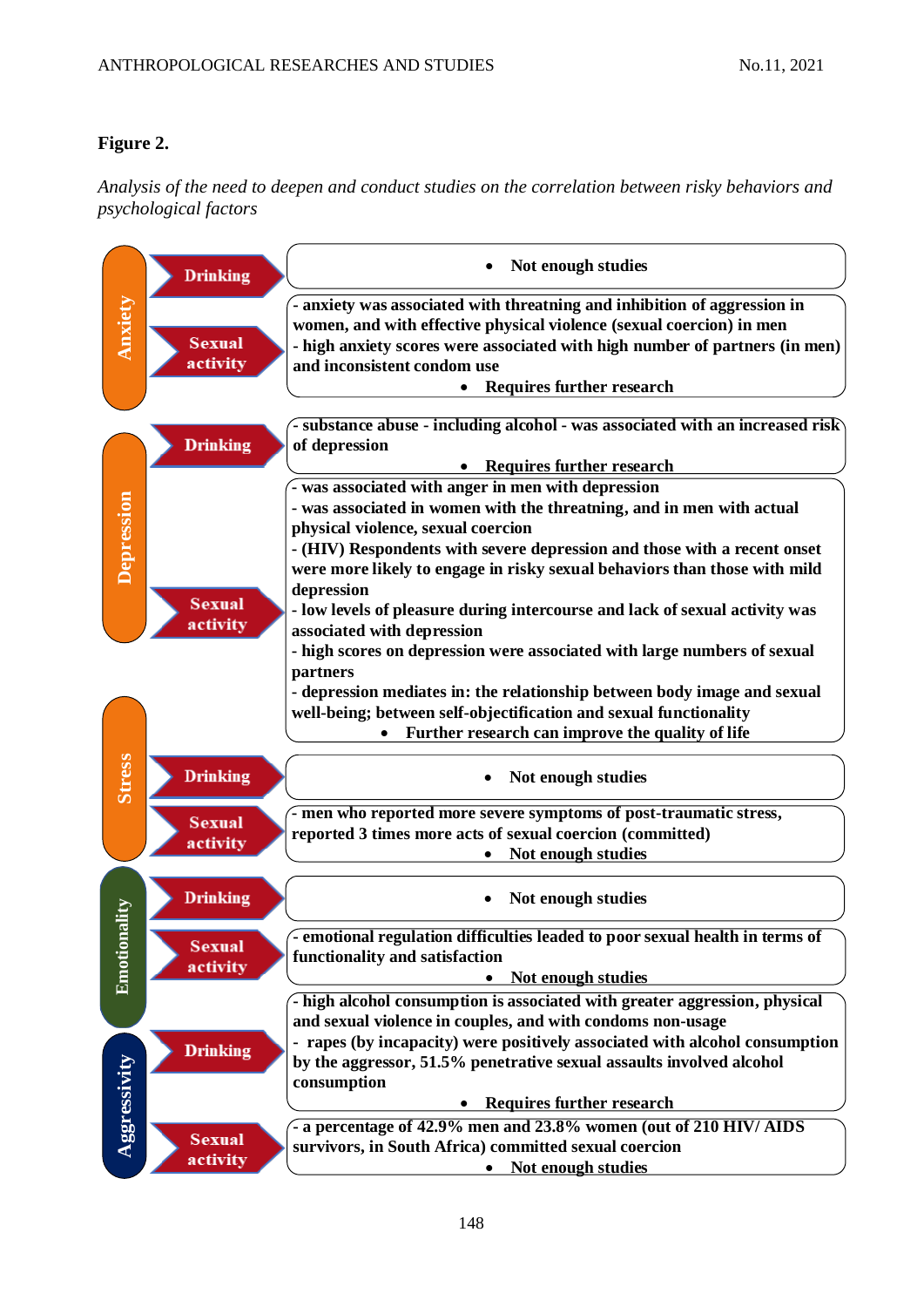#### **Conclusions**

There are few studies that simultaneously investigate psychological factors and risk behaviors in students, most researching their prevalence. Anxiety and depression are very common and prevalent conditions in students. It was observed that the effects of mental imbalances are consistent and due to them mental health is one of the priorities of health policies. At the same time, although stress is one of the most common and widespread challenges of the  $21<sup>st</sup>$  century, it does not benefit from in-depth studies on the psychological and behavioral repercussions.

Female subjects seem to tend to experience more anxiety and depression, but also to show more psychological aggressivity compared to male subjects who showed more physical aggressivity, even in sexual activity.

Emotionality as a psychological factor was mostly examined in studies aimed at validating psychodiagnostic tools and less to survey the population or correlate it with other personality or behavioral factors.

Aggressivity has been included in studies most often as a behavioral component (expressive) and not as a psychological factor.

According to the analyzed studies, the mental health difficulties generated sexual dysfunctions (especially in men) and predisposed to risky behaviors for health. Irrational alcohol consumption has been significantly associated with risky sexual activity and various forms of aggression.

Irrational alcohol consumption and risky sexual activity have been mostly investigated as distinct elements or in terms of physical effects on people. They have rarely been associated with personality factors.

Following the research direction coming from risky behaviors to imbalances of psychological factors, it was found that the risk of manifestation and development of symptoms and disorders such as anxiety and depression is higher in victims of aggressivity, people with risky sexual activity and those who consume alcohol irrationally.

The main limitation of the study is that it included insufficient databases in the analysis.

In the subsequent analyzes would be useful to identify articles, studies addressing successful coping strategies and mechanisms at an individual and group level, the development of prevention strategies applicable to teenagers and young people and therapeutic procedures to improve the listed risky behaviors.

### **Table 2**

|                  |                                                                                   |                                          | Psychological |
|------------------|-----------------------------------------------------------------------------------|------------------------------------------|---------------|
| References       | Sample                                                                            | Methodology                              | factors       |
|                  | 537 US volunteer                                                                  |                                          |               |
|                  | students, $(18-60)$                                                               | Cross-sectional study                    |               |
|                  | average 21.75 years,                                                              | Brief Symptom Inventory-18 (BSI-18),     |               |
|                  | 74.7% women,                                                                      | The Daily Drinking Questionnaire, The    |               |
|                  | managed online                                                                    | Rutgers Alcohol Problem Index (RAPI),    |               |
| 1. Bryan et al., | (extra course)                                                                    | The Authenticity Inventory-3 (AI-3), The | anxiety,      |
| (2017).          | credits).                                                                         | Three-Item Loneliness Scale (TILS)       | depression    |
| Conclusions and  |                                                                                   |                                          |               |
| findings         | Loneliness correlates positively with poor mental health, anxiety and depression. |                                          |               |
|                  | 6939 students under                                                               | Online cross-sectional study, 20-25      |               |
| 2. McDougall et  | 30, Maritime                                                                      | minutes, 44 multiple-choice items, +     |               |
| al., (2019).     | Canada                                                                            | Center for Epidemiologic Studies         | depression    |
|                  |                                                                                   |                                          |               |

#### *Analysis of studies that had students as subjects*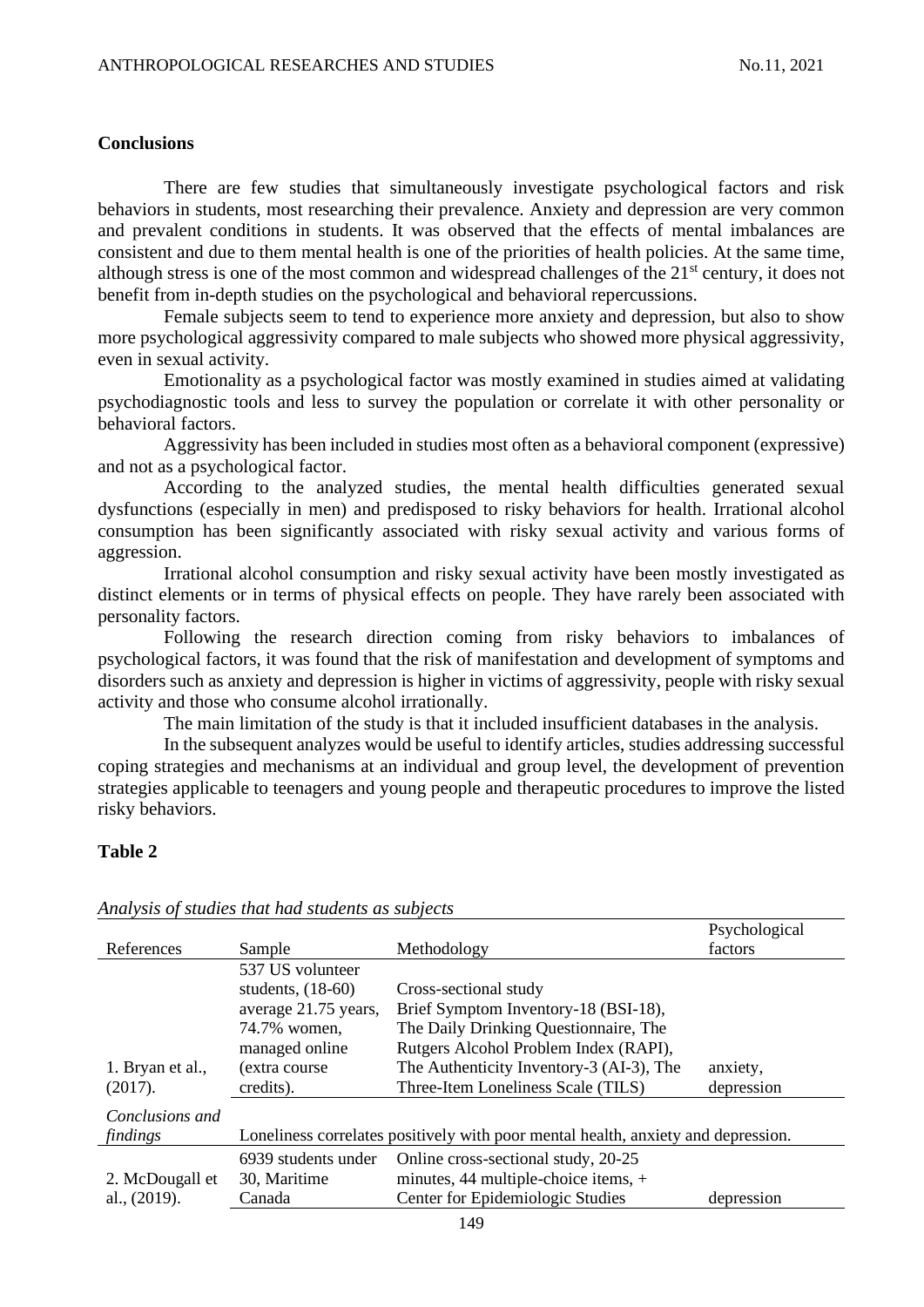| References                  |                                             |                                                                                                                                                        | Psychological<br>factors |
|-----------------------------|---------------------------------------------|--------------------------------------------------------------------------------------------------------------------------------------------------------|--------------------------|
|                             | Sample                                      | Methodology<br>Depression                                                                                                                              |                          |
|                             |                                             | (CES-D12),                                                                                                                                             |                          |
|                             |                                             |                                                                                                                                                        |                          |
| Conclusions and             |                                             |                                                                                                                                                        |                          |
| findings                    |                                             | A percentage of 36.7% of students are at risk of depression                                                                                            |                          |
|                             |                                             | Ahimsa Project, Revised Conflict Tactics                                                                                                               |                          |
|                             |                                             | Scales (CTS-2), Alcohol Use Disorders                                                                                                                  |                          |
|                             |                                             | Identification Test-Consumption (AUDIT-                                                                                                                |                          |
|                             | 735 young people                            | C), Five Factor Mindfulness                                                                                                                            |                          |
|                             | $(18-25 \text{ years old},$                 | Questionnaire-Short Form, Brief                                                                                                                        |                          |
| 3. Ngo et al.,              | average 21.5) 270F                          | Symptom                                                                                                                                                | anxiety,                 |
| (2018).                     | and 465M                                    | Inventory                                                                                                                                              | aggressivity             |
| Conclusions and             |                                             | No gender differences in anxiety. It is unclear whether anxiety precedes aggressivity                                                                  |                          |
| findings                    | (mental behavior) or vice versa             |                                                                                                                                                        |                          |
|                             | 441 students under                          |                                                                                                                                                        |                          |
|                             | 35 (Body Mass                               | Cross-sectional study                                                                                                                                  |                          |
|                             | Index of 20-                                | Shorr height boards (Irwin Shorr, Olney,                                                                                                               |                          |
| 4. Pelletier,               | 35kg/m2),                                   | MD) and Tanita scales (Tanita TBF-300A                                                                                                                 |                          |
| Lytle, and                  | community colleges                          | Body Composition Analyzer, Arlington                                                                                                                   |                          |
| Laska, (2016).              | Minnesota, USA                              | Heights, Cohen Perceived Stress Scale,                                                                                                                 | stress                   |
| Conclusions and             |                                             | High levels of stress have been associated with a high prevalence of overweight and                                                                    |                          |
| findings                    | obesity.                                    | Cross-sectional study                                                                                                                                  |                          |
|                             | 980 students (80%                           | self-administered questionnaire (132                                                                                                                   |                          |
| 5. Agardh et al.,           | of the total                                | items) + Hopkins Symptoms Checklist-25                                                                                                                 | anxiety,                 |
| (2012a).                    | university), Uganda                         | and Symptom Checklist-90                                                                                                                               | depression, anger        |
|                             |                                             | High scores in anxiety are associated with high number of partners (M) and inconsistent                                                                |                          |
|                             |                                             | use of condom (M). High scores in depression (15% M, 16% F) associated with a large                                                                    |                          |
| Conclusions and             |                                             | number of sexual partners (F, M), Sexual activity can be related to anger, a strong                                                                    |                          |
| findings                    | element in men with depression.             |                                                                                                                                                        |                          |
|                             | 1220 students,                              |                                                                                                                                                        |                          |
|                             | University of                               | Cross-sectional study                                                                                                                                  |                          |
|                             | Mbarara, Uganda                             | self-administered questionnaire (132                                                                                                                   |                          |
|                             | (under 23 years and                         | items), English language, + Hopkins                                                                                                                    |                          |
|                             | over), average 23                           | Symptom                                                                                                                                                |                          |
| 6. Agardh et al.,           | years, 64.6% M,                             | Checklist (HSCL-25) and Symptom                                                                                                                        |                          |
| (2012b).                    | 35.4% F                                     | Checklist-90 (SCL-90)                                                                                                                                  | anxiety/depression       |
|                             |                                             | Poor mental health is (anxiety and depression) associated in women with threats, and in                                                                |                          |
|                             |                                             | men with effective physical violence. Women have higher scores in depression, but the                                                                  |                          |
| Conclusions and<br>findings |                                             | relationship between depression and violence is similar $(F, M)$ . Sexual coercion has been<br>significantly associated with poor mental health (F, M) |                          |
|                             |                                             | Validation study (cross-sectional)                                                                                                                     |                          |
|                             | 341 (260F, 81 M)                            | The Adolescent Resilience Scale,<br>The                                                                                                                |                          |
| 7. Cazan, and               | Romanian students,                          | Student-life Stress Inventory (SSI); The                                                                                                               | stress,                  |
| Truța, (2015).              | (average age 20.65)                         | Satisfaction with Life Scale,                                                                                                                          | emotionality             |
|                             |                                             |                                                                                                                                                        |                          |
| Conclusions and             |                                             | Stressors worked as mediators between resilience, reaction to stress and life satisfaction.                                                            |                          |
| findings                    |                                             | Emotional regulation has a mediating effect on reactions to stress.                                                                                    |                          |
|                             | 118 students (42%)<br>M) in the first year, | Cross-sectional study<br>Depression, Anxiety and Stress Scale                                                                                          |                          |
| 8. Mutalik et al.,          | $18-25$ years                               | (DASS 21), General Health Questionnaire                                                                                                                | anxiety,                 |
| (2016).                     | (average 21)                                | 28 (GHQ 28)                                                                                                                                            | depression, stress       |
|                             |                                             |                                                                                                                                                        |                          |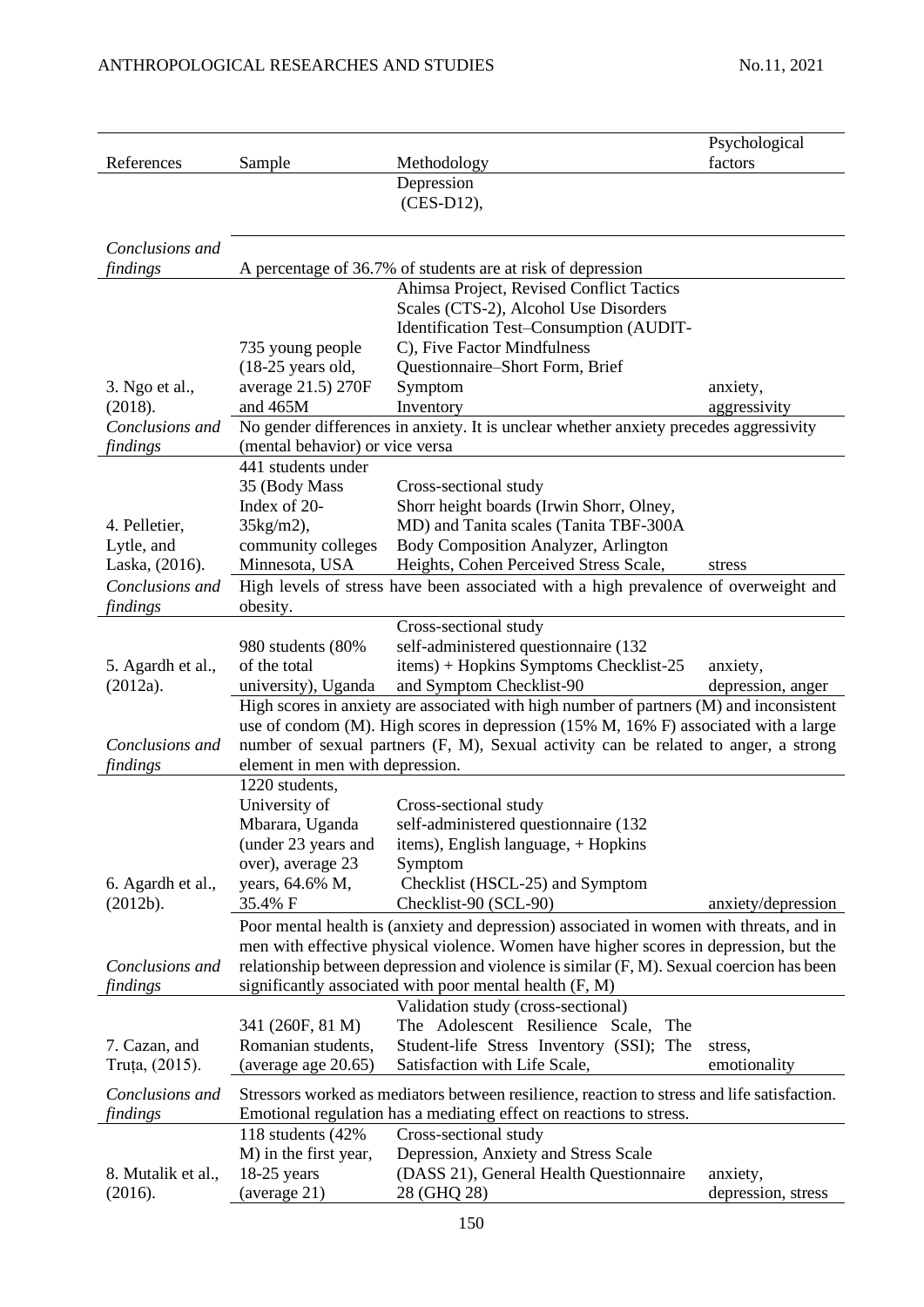|                             |                    |                                                                                                                                          | Psychological      |
|-----------------------------|--------------------|------------------------------------------------------------------------------------------------------------------------------------------|--------------------|
| References                  | Sample             | Methodology                                                                                                                              | factors            |
| Conclusions and             |                    |                                                                                                                                          |                    |
| findings                    |                    | High levels of depression, anxiety and stress were identified.                                                                           |                    |
|                             | 361 students,      | Cross-sectional study                                                                                                                    |                    |
| 9. ul Haq et al.,           | Punjab University, | self-administered questionnaire:                                                                                                         | anxiety,           |
| (2018).                     | Lahore, Pakistan   | demographic data + DASS-21                                                                                                               | depression, stress |
|                             |                    | Male participants had higher levels of anxiety, depression and stress compared to female                                                 |                    |
|                             |                    | participants. Students with educated parents had fewer symptoms. High levels of                                                          |                    |
|                             |                    | anxiety, depression and stress were found where the mother was illiterate. The level of                                                  |                    |
|                             |                    | anxiety is higher where the father is educated below the level of high school graduation.                                                |                    |
| Conclusions and             |                    | Symptoms of depression and stress have higher values in students living with family                                                      |                    |
| findings                    |                    | than those living alone or with friends (anxiety does not differ).                                                                       |                    |
|                             | 904 students       |                                                                                                                                          |                    |
|                             | (average 25 years) |                                                                                                                                          |                    |
|                             | volunteers         | Cross-sectional study                                                                                                                    |                    |
|                             | different          | Self-Theory Scale, KAR-YA Aggression                                                                                                     |                    |
|                             | specializations    | Scale (KAR-YA AS), Beck Depression                                                                                                       |                    |
| 10. Yavuzer et              | Anatolia (Turkey)  | UCLA Loneliness<br>Inventory,<br>Scale                                                                                                   | depression,        |
| al., (2019).                | 65.7% F, 34.3% M   | (UCLA)                                                                                                                                   | aggression         |
| Conclusions and<br>findings |                    | Loneliness leads to the development (exacerbation) of depression. Depression is a<br>positive predictor of aggressivity in young adults. |                    |

## **Table 3**

## *Analysis of studies that researched both psychological factors and risky behaviors*

|                  |                                     |                                                                                            |              | <b>Behaviors</b><br>approached<br>through the |
|------------------|-------------------------------------|--------------------------------------------------------------------------------------------|--------------|-----------------------------------------------|
|                  |                                     |                                                                                            | Psychologic  | risk                                          |
| References       | Sample                              | Methodology                                                                                | al factors   | dimension                                     |
|                  |                                     | Cross-sectional, quantitative study                                                        |              |                                               |
|                  |                                     | Eligibility conditions, laboratory,                                                        |              |                                               |
|                  |                                     | male operator, consent, computer                                                           |              |                                               |
|                  |                                     | application: drinking calendar and                                                         |              | alcohol                                       |
|                  | $225$ young men, $21$ -             | history questionnaire, Modified                                                            |              | consumption,                                  |
| 1. Davis et al., | 35 years old, single,               | Sexual<br>Experiences<br>Survey                                                            |              | sexual                                        |
| (2012).          | volunteers.                         | (MSES),                                                                                    | aggressivity | activity                                      |
|                  |                                     | Very consistent association between alcohol consumption and lack of condoms in sexual      |              |                                               |
| Findings         |                                     | assault. Men who have high expectations about the effect of alcohol on risky sex and       |              |                                               |
| (psychological   |                                     | aggressivity are most likely to commit sexual assault without a condom under the influence |              |                                               |
| <i>factors</i> ) | of alcohol.                         |                                                                                            |              |                                               |
|                  |                                     | Alcohol consumption considerably reduces condom use. Incapacitated rapes are positively    |              |                                               |
|                  |                                     | associated with alcohol consumption by the aggressor. 51.5% of penetrating sexual assaults |              |                                               |
| Findings         |                                     | involved alcohol consumption and lack of condoms. Very consistent association between      |              |                                               |
| (behaviors)      |                                     | alcohol consumption and lack of condoms in sexual assault.                                 |              |                                               |
|                  | 1087 young people                   | Secondary data analysis + cross-                                                           |              |                                               |
|                  | $(51\% M)$ , 7 <sup>th</sup> grade, | sectional study (computer-assisted                                                         |              |                                               |
|                  | ethnic and racial                   | interview + teachers' reports on                                                           |              |                                               |
|                  | diversity,                          | anxiety and depression in                                                                  | anxiety,     |                                               |
| 2. Garthe et     | disadvantaged                       | adolescents. The Problem                                                                   | depression,  | sexual                                        |
| al., (2018).     | communities, USA                    | Behavior Frequency Scale,                                                                  | aggressivity | activity                                      |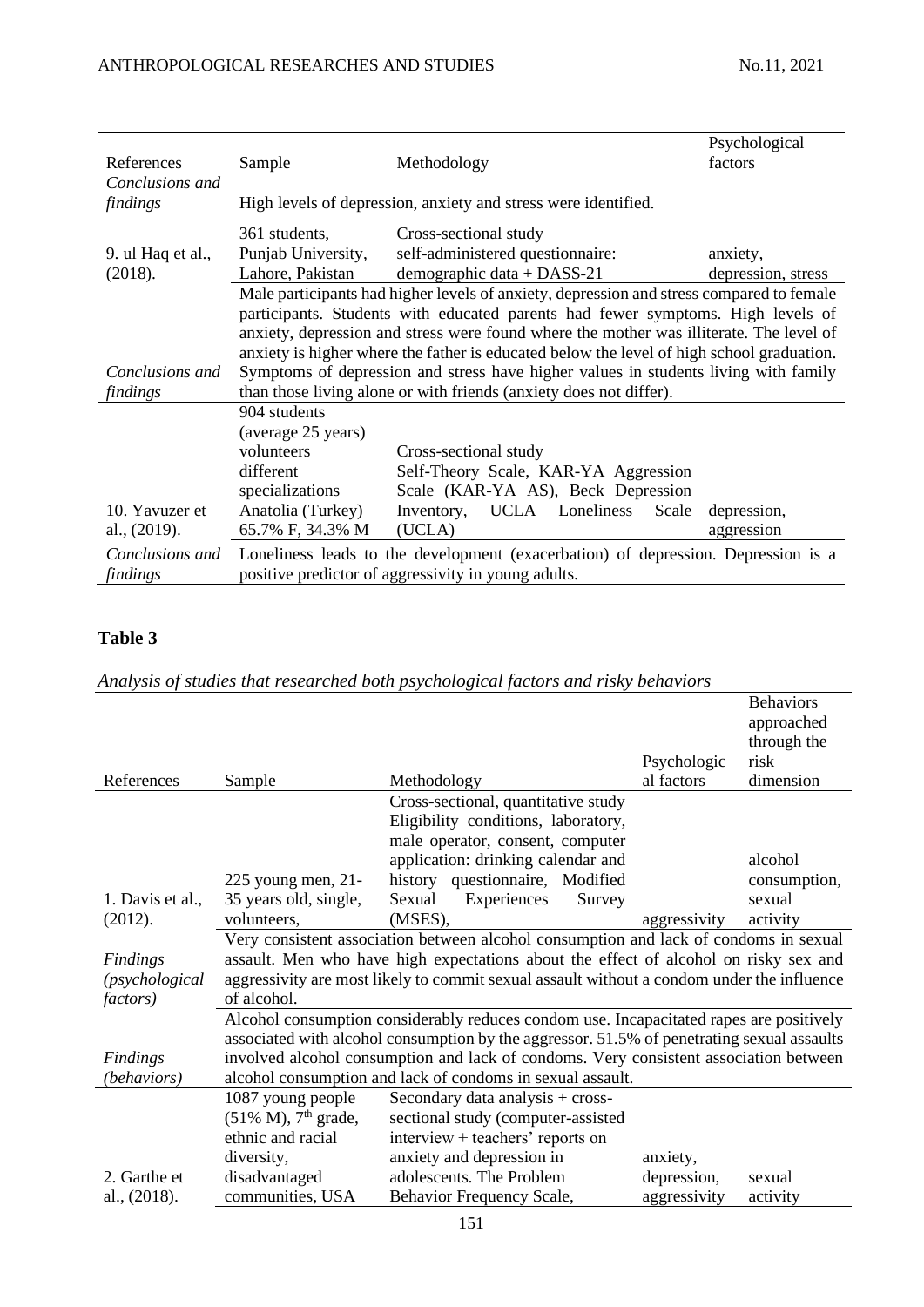|                                                                                 |                                                                                                                                                                                                                                                                                                                                                                     |                                                                                                                                                                                                                                                                                                                                                                | Psychologic           | <b>Behaviors</b><br>approached<br>through the<br>risk |  |
|---------------------------------------------------------------------------------|---------------------------------------------------------------------------------------------------------------------------------------------------------------------------------------------------------------------------------------------------------------------------------------------------------------------------------------------------------------------|----------------------------------------------------------------------------------------------------------------------------------------------------------------------------------------------------------------------------------------------------------------------------------------------------------------------------------------------------------------|-----------------------|-------------------------------------------------------|--|
| References                                                                      | Sample                                                                                                                                                                                                                                                                                                                                                              | Methodology                                                                                                                                                                                                                                                                                                                                                    | al factors            | dimension                                             |  |
|                                                                                 |                                                                                                                                                                                                                                                                                                                                                                     | adapted Safe Dates aggression<br>scale, Behavioral Assessment<br>System for Children (BASC)                                                                                                                                                                                                                                                                    |                       |                                                       |  |
| Findings<br>(psychological<br><i>factors</i> )<br><b>Findings</b>               |                                                                                                                                                                                                                                                                                                                                                                     | Teenagers in the category violence against their peers and couples had higher levels of<br>anxiety than those in the class minor violence. The coincidence of violent relationships (eg:<br>colleagues aggressivity and victimization, violence against colleagues and peers),<br>substantially increase the risk of depressive symptoms in young adolescents. |                       |                                                       |  |
| (behaviors)                                                                     | Not relevant.                                                                                                                                                                                                                                                                                                                                                       |                                                                                                                                                                                                                                                                                                                                                                |                       |                                                       |  |
| 3.McDougall,<br>et al., (2019).                                                 | 6939 female students<br>under 30, Maritime<br>Canada                                                                                                                                                                                                                                                                                                                | Online cross-sectional study, 20-<br>25 minutes, 44 multiple-choice<br>items, + Center for Epidemiologic<br>Studies Depression (CES-D12),<br>reminders<br>and<br>incentives,<br>informed consent                                                                                                                                                               | depression            | alcohol<br>consumption,<br>sexual<br>activity         |  |
| <b>Findings</b><br>(psychological<br><i>factors</i> )                           |                                                                                                                                                                                                                                                                                                                                                                     | A percentage of 36.7% of the participating female students reveled a risk of depression.                                                                                                                                                                                                                                                                       |                       |                                                       |  |
| Findings<br>(behaviors)                                                         |                                                                                                                                                                                                                                                                                                                                                                     | Risk behaviors and substance abuse have been associated with an increased risk of<br>depression. A percentage of 6.8% were victims of non-consensual sex during university<br>courses. The risk of depression was found to be 2.1 times higher than in non-victims.                                                                                            |                       |                                                       |  |
| 4. Ngo et al.,<br>(2018).                                                       | 735 young people<br>$(18-25 \text{ years}, \text{average})$<br>21.5) 270F and<br>465M                                                                                                                                                                                                                                                                               | Cross-sectional, quantitative study<br>Ahimsa Project, Revised Conflict<br>Tactics Scales (CTS-2), Alcohol<br>Use Disorders Identification Test<br>- Consumption (AUDIT-C), Five<br><b>Factor Mindfulness Questionnaire</b><br>- Short Form, Brief Symptom                                                                                                     | anxiety,              | alcohol                                               |  |
| Findings<br>(p <sub>sv</sub> chological<br><i>factors</i> )                     | Inventory<br>aggressivity<br>consumption<br>No gender differences in anxiety. 27.2% committed physical violence in a couple, 16.5%<br>committed sexual violence in a couple.<br>A percentage of 58.6% of the particiants reported alcohol consumption. High alcohol<br>consumption is associated with higer aggressivity of physical violence as of sexual violence |                                                                                                                                                                                                                                                                                                                                                                |                       |                                                       |  |
| Findings<br>(behaviors)                                                         | in couple, also.                                                                                                                                                                                                                                                                                                                                                    |                                                                                                                                                                                                                                                                                                                                                                |                       |                                                       |  |
|                                                                                 | 1055 women Arab<br>(248) and Jewish<br>(807) Israel, 18-48                                                                                                                                                                                                                                                                                                          | Cross-sectional study<br>female interviewers, trained,<br>Arabic / Hebrew, private rooms,<br><b>Edinburgh Postnatal Depression</b>                                                                                                                                                                                                                             |                       |                                                       |  |
| 5. Shwartz et<br>al., (2020).<br>Findings<br>(psychological<br><i>factors</i> ) | years (6 weeks - 6<br>months from birth)                                                                                                                                                                                                                                                                                                                            | Scale<br>$(EPDS)$ , + specific questions<br>A percentage of 10.3% of participants showed postpartum depression (20.7% Arabs, 7%<br>Jews), 36% exercised violence against their intimate partner. Increased chronic stress<br>produces an indirect effect on postpartum depression.                                                                             | depression,<br>stress | sexual<br>activity                                    |  |
| Findings<br>(behaviors)                                                         | depression.                                                                                                                                                                                                                                                                                                                                                         | Unplanned pregnancy increases the risk of intimate partner violence and postpartum                                                                                                                                                                                                                                                                             |                       |                                                       |  |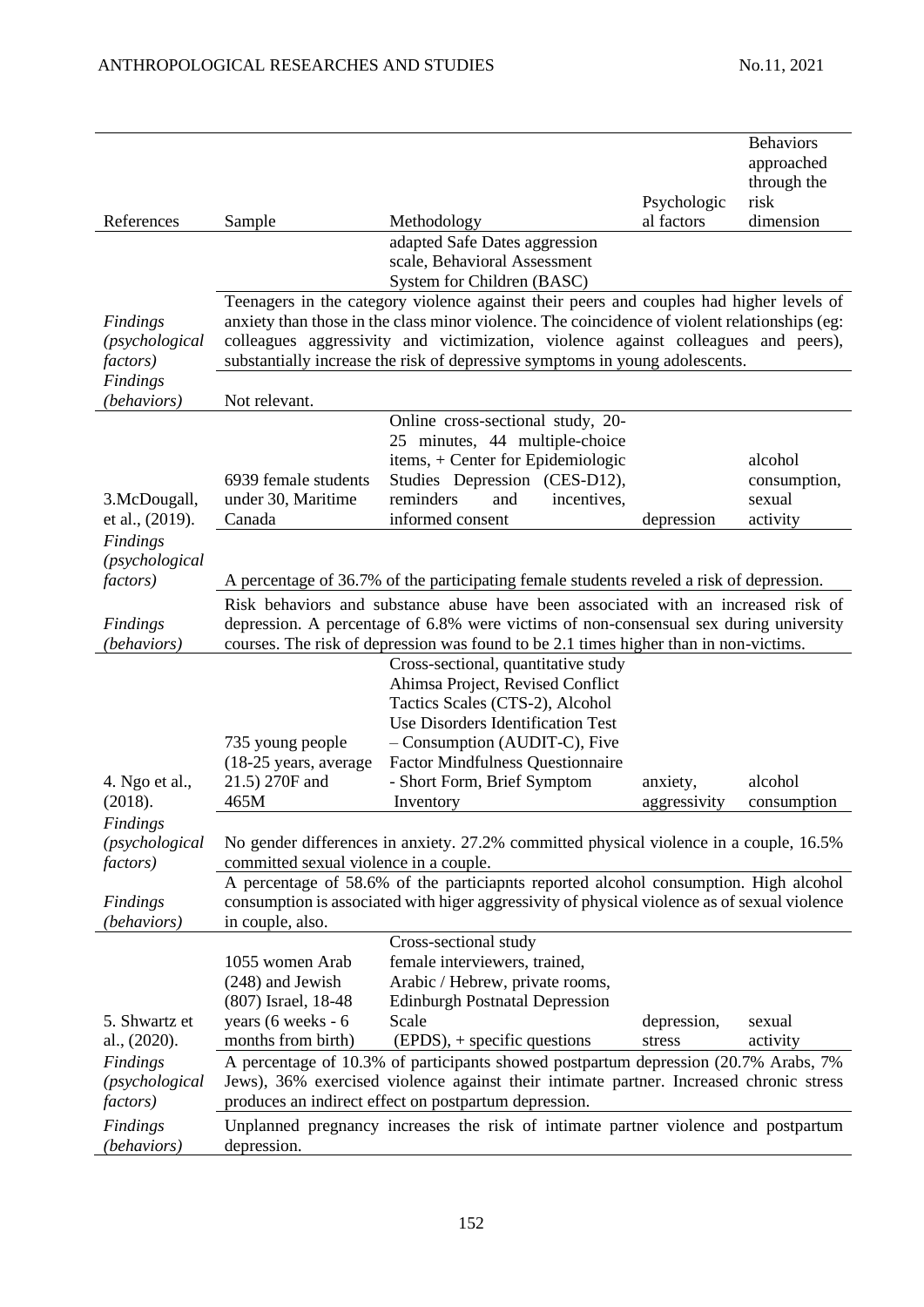| Cross-sectional online study,<br>online, consent, questionnaire<br>packet, ASI-3 Difficulties in<br><b>Emotion Regulation Scale</b><br>(DERS;) Depression Anxiety<br>306 men, students<br><b>Stress</b><br>Ottawa, Canada, 17-<br>Scales (DASS), Male Sexual<br>47 years old (average<br>Function Index (MSFI), Sexual<br>19.97) who reported<br>Quality of Life Scale – Male<br>sexual activity alone<br>Version (SQoL-M) and Sexual<br>anxiety,<br>6. Tutino et<br>or with a partner in<br>Experiences Questionnaire (SEQ),<br>stress,<br>sexual<br>the last 4 weeks<br>offset by course credits,<br>al., $(2018)$ .<br>emotionality<br>activity<br>Greater sensitivity to anxiety leads to more difficulties in emotional regulation). Emotional<br>regulation moderates the relationship between sensitivity to anxiety and anxiety symptoms.<br>High mental stress (suffering) leads to poor sexual results. Men with high sensitivity to<br>anxiety and maladaptive emotional regulation skills: are more likely to develop symptoms<br><b>Findings</b><br>of anxiety and depression, more likely to experience sexual difficulties with functionality<br>(psychological<br>and satisfaction.<br><i>factors</i> )<br>The same factors that make you mentally vulnerable (sensitivity to anxiety, difficulties in<br>emotional regulation) lead to difficulties in sexual health. Psychological risk factors were<br>associated with greater difficulties in sexual arousal, orgasm (F, M) and desire (M). Mental<br>health difficulties can have a greater impact on men's sexual function and quality of sex<br>Findings<br>(behaviors)<br>compared to frequency.<br>cross-sectional study<br>General Internalization subscale of<br>Sociocultural<br>Attitudes<br>the<br>Scale<br>Toward<br>Appearance<br>Surveillance<br>$(SATAQ-3),$<br>subscale of the Objectified Body<br>Consciousness Scale (OBCS;),<br>Depression<br>subscale<br>of<br>the<br>Depression Anxiety Stress Scale-<br>21 (DASS-21), Zung Self-Rating<br>Depression Scale (SRDS;), Center<br>Epidemiological<br>Studies-<br>for<br>Depression<br>Scale-Revised<br>(CESD-R), The Body Exposure<br>Activities<br>Sexual<br>during<br>sedentary<br>7. Vencill,<br>426 heterosexual<br>Questionnaire (BESAQ), Sexual<br>lifestyle/<br>women, over 18<br>Quality of Life Questionnaire-<br>Tebbe, and<br>physical<br>anxiety,<br>Garos, (2015).<br>years old<br>depression<br>Female (SQoL-F)<br>activity<br>Image anxiety is a mediator in the relationship between body surveillance and sexual well-<br>Findings<br>being. Depression is a mediator in: the relationship between body surveillance and sexual<br>(psychological<br><i>factors</i> )<br>well-being, between self-objectification and sexual functionality. | References | Sample | Methodology | Psychologic<br>al factors | <b>Behaviors</b><br>approached<br>through the<br>risk<br>dimension |
|---------------------------------------------------------------------------------------------------------------------------------------------------------------------------------------------------------------------------------------------------------------------------------------------------------------------------------------------------------------------------------------------------------------------------------------------------------------------------------------------------------------------------------------------------------------------------------------------------------------------------------------------------------------------------------------------------------------------------------------------------------------------------------------------------------------------------------------------------------------------------------------------------------------------------------------------------------------------------------------------------------------------------------------------------------------------------------------------------------------------------------------------------------------------------------------------------------------------------------------------------------------------------------------------------------------------------------------------------------------------------------------------------------------------------------------------------------------------------------------------------------------------------------------------------------------------------------------------------------------------------------------------------------------------------------------------------------------------------------------------------------------------------------------------------------------------------------------------------------------------------------------------------------------------------------------------------------------------------------------------------------------------------------------------------------------------------------------------------------------------------------------------------------------------------------------------------------------------------------------------------------------------------------------------------------------------------------------------------------------------------------------------------------------------------------------------------------------------------------------------------------------------------------------------------------------------------------------------------------------------------------------------------------------------------------------------------------------------------------------------------------------------------------------------------|------------|--------|-------------|---------------------------|--------------------------------------------------------------------|
|                                                                                                                                                                                                                                                                                                                                                                                                                                                                                                                                                                                                                                                                                                                                                                                                                                                                                                                                                                                                                                                                                                                                                                                                                                                                                                                                                                                                                                                                                                                                                                                                                                                                                                                                                                                                                                                                                                                                                                                                                                                                                                                                                                                                                                                                                                                                                                                                                                                                                                                                                                                                                                                                                                                                                                                                   |            |        |             |                           |                                                                    |
|                                                                                                                                                                                                                                                                                                                                                                                                                                                                                                                                                                                                                                                                                                                                                                                                                                                                                                                                                                                                                                                                                                                                                                                                                                                                                                                                                                                                                                                                                                                                                                                                                                                                                                                                                                                                                                                                                                                                                                                                                                                                                                                                                                                                                                                                                                                                                                                                                                                                                                                                                                                                                                                                                                                                                                                                   |            |        |             |                           |                                                                    |
|                                                                                                                                                                                                                                                                                                                                                                                                                                                                                                                                                                                                                                                                                                                                                                                                                                                                                                                                                                                                                                                                                                                                                                                                                                                                                                                                                                                                                                                                                                                                                                                                                                                                                                                                                                                                                                                                                                                                                                                                                                                                                                                                                                                                                                                                                                                                                                                                                                                                                                                                                                                                                                                                                                                                                                                                   |            |        |             |                           |                                                                    |
|                                                                                                                                                                                                                                                                                                                                                                                                                                                                                                                                                                                                                                                                                                                                                                                                                                                                                                                                                                                                                                                                                                                                                                                                                                                                                                                                                                                                                                                                                                                                                                                                                                                                                                                                                                                                                                                                                                                                                                                                                                                                                                                                                                                                                                                                                                                                                                                                                                                                                                                                                                                                                                                                                                                                                                                                   |            |        |             |                           |                                                                    |
|                                                                                                                                                                                                                                                                                                                                                                                                                                                                                                                                                                                                                                                                                                                                                                                                                                                                                                                                                                                                                                                                                                                                                                                                                                                                                                                                                                                                                                                                                                                                                                                                                                                                                                                                                                                                                                                                                                                                                                                                                                                                                                                                                                                                                                                                                                                                                                                                                                                                                                                                                                                                                                                                                                                                                                                                   |            |        |             |                           |                                                                    |
|                                                                                                                                                                                                                                                                                                                                                                                                                                                                                                                                                                                                                                                                                                                                                                                                                                                                                                                                                                                                                                                                                                                                                                                                                                                                                                                                                                                                                                                                                                                                                                                                                                                                                                                                                                                                                                                                                                                                                                                                                                                                                                                                                                                                                                                                                                                                                                                                                                                                                                                                                                                                                                                                                                                                                                                                   |            |        |             |                           |                                                                    |
|                                                                                                                                                                                                                                                                                                                                                                                                                                                                                                                                                                                                                                                                                                                                                                                                                                                                                                                                                                                                                                                                                                                                                                                                                                                                                                                                                                                                                                                                                                                                                                                                                                                                                                                                                                                                                                                                                                                                                                                                                                                                                                                                                                                                                                                                                                                                                                                                                                                                                                                                                                                                                                                                                                                                                                                                   |            |        |             |                           |                                                                    |
|                                                                                                                                                                                                                                                                                                                                                                                                                                                                                                                                                                                                                                                                                                                                                                                                                                                                                                                                                                                                                                                                                                                                                                                                                                                                                                                                                                                                                                                                                                                                                                                                                                                                                                                                                                                                                                                                                                                                                                                                                                                                                                                                                                                                                                                                                                                                                                                                                                                                                                                                                                                                                                                                                                                                                                                                   |            |        |             |                           |                                                                    |
|                                                                                                                                                                                                                                                                                                                                                                                                                                                                                                                                                                                                                                                                                                                                                                                                                                                                                                                                                                                                                                                                                                                                                                                                                                                                                                                                                                                                                                                                                                                                                                                                                                                                                                                                                                                                                                                                                                                                                                                                                                                                                                                                                                                                                                                                                                                                                                                                                                                                                                                                                                                                                                                                                                                                                                                                   |            |        |             |                           |                                                                    |
|                                                                                                                                                                                                                                                                                                                                                                                                                                                                                                                                                                                                                                                                                                                                                                                                                                                                                                                                                                                                                                                                                                                                                                                                                                                                                                                                                                                                                                                                                                                                                                                                                                                                                                                                                                                                                                                                                                                                                                                                                                                                                                                                                                                                                                                                                                                                                                                                                                                                                                                                                                                                                                                                                                                                                                                                   |            |        |             |                           |                                                                    |
|                                                                                                                                                                                                                                                                                                                                                                                                                                                                                                                                                                                                                                                                                                                                                                                                                                                                                                                                                                                                                                                                                                                                                                                                                                                                                                                                                                                                                                                                                                                                                                                                                                                                                                                                                                                                                                                                                                                                                                                                                                                                                                                                                                                                                                                                                                                                                                                                                                                                                                                                                                                                                                                                                                                                                                                                   |            |        |             |                           |                                                                    |
|                                                                                                                                                                                                                                                                                                                                                                                                                                                                                                                                                                                                                                                                                                                                                                                                                                                                                                                                                                                                                                                                                                                                                                                                                                                                                                                                                                                                                                                                                                                                                                                                                                                                                                                                                                                                                                                                                                                                                                                                                                                                                                                                                                                                                                                                                                                                                                                                                                                                                                                                                                                                                                                                                                                                                                                                   |            |        |             |                           |                                                                    |
|                                                                                                                                                                                                                                                                                                                                                                                                                                                                                                                                                                                                                                                                                                                                                                                                                                                                                                                                                                                                                                                                                                                                                                                                                                                                                                                                                                                                                                                                                                                                                                                                                                                                                                                                                                                                                                                                                                                                                                                                                                                                                                                                                                                                                                                                                                                                                                                                                                                                                                                                                                                                                                                                                                                                                                                                   |            |        |             |                           |                                                                    |
|                                                                                                                                                                                                                                                                                                                                                                                                                                                                                                                                                                                                                                                                                                                                                                                                                                                                                                                                                                                                                                                                                                                                                                                                                                                                                                                                                                                                                                                                                                                                                                                                                                                                                                                                                                                                                                                                                                                                                                                                                                                                                                                                                                                                                                                                                                                                                                                                                                                                                                                                                                                                                                                                                                                                                                                                   |            |        |             |                           |                                                                    |
|                                                                                                                                                                                                                                                                                                                                                                                                                                                                                                                                                                                                                                                                                                                                                                                                                                                                                                                                                                                                                                                                                                                                                                                                                                                                                                                                                                                                                                                                                                                                                                                                                                                                                                                                                                                                                                                                                                                                                                                                                                                                                                                                                                                                                                                                                                                                                                                                                                                                                                                                                                                                                                                                                                                                                                                                   |            |        |             |                           |                                                                    |
|                                                                                                                                                                                                                                                                                                                                                                                                                                                                                                                                                                                                                                                                                                                                                                                                                                                                                                                                                                                                                                                                                                                                                                                                                                                                                                                                                                                                                                                                                                                                                                                                                                                                                                                                                                                                                                                                                                                                                                                                                                                                                                                                                                                                                                                                                                                                                                                                                                                                                                                                                                                                                                                                                                                                                                                                   |            |        |             |                           |                                                                    |
|                                                                                                                                                                                                                                                                                                                                                                                                                                                                                                                                                                                                                                                                                                                                                                                                                                                                                                                                                                                                                                                                                                                                                                                                                                                                                                                                                                                                                                                                                                                                                                                                                                                                                                                                                                                                                                                                                                                                                                                                                                                                                                                                                                                                                                                                                                                                                                                                                                                                                                                                                                                                                                                                                                                                                                                                   |            |        |             |                           |                                                                    |
|                                                                                                                                                                                                                                                                                                                                                                                                                                                                                                                                                                                                                                                                                                                                                                                                                                                                                                                                                                                                                                                                                                                                                                                                                                                                                                                                                                                                                                                                                                                                                                                                                                                                                                                                                                                                                                                                                                                                                                                                                                                                                                                                                                                                                                                                                                                                                                                                                                                                                                                                                                                                                                                                                                                                                                                                   |            |        |             |                           |                                                                    |
|                                                                                                                                                                                                                                                                                                                                                                                                                                                                                                                                                                                                                                                                                                                                                                                                                                                                                                                                                                                                                                                                                                                                                                                                                                                                                                                                                                                                                                                                                                                                                                                                                                                                                                                                                                                                                                                                                                                                                                                                                                                                                                                                                                                                                                                                                                                                                                                                                                                                                                                                                                                                                                                                                                                                                                                                   |            |        |             |                           |                                                                    |
|                                                                                                                                                                                                                                                                                                                                                                                                                                                                                                                                                                                                                                                                                                                                                                                                                                                                                                                                                                                                                                                                                                                                                                                                                                                                                                                                                                                                                                                                                                                                                                                                                                                                                                                                                                                                                                                                                                                                                                                                                                                                                                                                                                                                                                                                                                                                                                                                                                                                                                                                                                                                                                                                                                                                                                                                   |            |        |             |                           |                                                                    |
|                                                                                                                                                                                                                                                                                                                                                                                                                                                                                                                                                                                                                                                                                                                                                                                                                                                                                                                                                                                                                                                                                                                                                                                                                                                                                                                                                                                                                                                                                                                                                                                                                                                                                                                                                                                                                                                                                                                                                                                                                                                                                                                                                                                                                                                                                                                                                                                                                                                                                                                                                                                                                                                                                                                                                                                                   |            |        |             |                           |                                                                    |
|                                                                                                                                                                                                                                                                                                                                                                                                                                                                                                                                                                                                                                                                                                                                                                                                                                                                                                                                                                                                                                                                                                                                                                                                                                                                                                                                                                                                                                                                                                                                                                                                                                                                                                                                                                                                                                                                                                                                                                                                                                                                                                                                                                                                                                                                                                                                                                                                                                                                                                                                                                                                                                                                                                                                                                                                   |            |        |             |                           |                                                                    |
|                                                                                                                                                                                                                                                                                                                                                                                                                                                                                                                                                                                                                                                                                                                                                                                                                                                                                                                                                                                                                                                                                                                                                                                                                                                                                                                                                                                                                                                                                                                                                                                                                                                                                                                                                                                                                                                                                                                                                                                                                                                                                                                                                                                                                                                                                                                                                                                                                                                                                                                                                                                                                                                                                                                                                                                                   |            |        |             |                           |                                                                    |
|                                                                                                                                                                                                                                                                                                                                                                                                                                                                                                                                                                                                                                                                                                                                                                                                                                                                                                                                                                                                                                                                                                                                                                                                                                                                                                                                                                                                                                                                                                                                                                                                                                                                                                                                                                                                                                                                                                                                                                                                                                                                                                                                                                                                                                                                                                                                                                                                                                                                                                                                                                                                                                                                                                                                                                                                   |            |        |             |                           |                                                                    |
|                                                                                                                                                                                                                                                                                                                                                                                                                                                                                                                                                                                                                                                                                                                                                                                                                                                                                                                                                                                                                                                                                                                                                                                                                                                                                                                                                                                                                                                                                                                                                                                                                                                                                                                                                                                                                                                                                                                                                                                                                                                                                                                                                                                                                                                                                                                                                                                                                                                                                                                                                                                                                                                                                                                                                                                                   |            |        |             |                           |                                                                    |
|                                                                                                                                                                                                                                                                                                                                                                                                                                                                                                                                                                                                                                                                                                                                                                                                                                                                                                                                                                                                                                                                                                                                                                                                                                                                                                                                                                                                                                                                                                                                                                                                                                                                                                                                                                                                                                                                                                                                                                                                                                                                                                                                                                                                                                                                                                                                                                                                                                                                                                                                                                                                                                                                                                                                                                                                   |            |        |             |                           |                                                                    |
|                                                                                                                                                                                                                                                                                                                                                                                                                                                                                                                                                                                                                                                                                                                                                                                                                                                                                                                                                                                                                                                                                                                                                                                                                                                                                                                                                                                                                                                                                                                                                                                                                                                                                                                                                                                                                                                                                                                                                                                                                                                                                                                                                                                                                                                                                                                                                                                                                                                                                                                                                                                                                                                                                                                                                                                                   |            |        |             |                           |                                                                    |
|                                                                                                                                                                                                                                                                                                                                                                                                                                                                                                                                                                                                                                                                                                                                                                                                                                                                                                                                                                                                                                                                                                                                                                                                                                                                                                                                                                                                                                                                                                                                                                                                                                                                                                                                                                                                                                                                                                                                                                                                                                                                                                                                                                                                                                                                                                                                                                                                                                                                                                                                                                                                                                                                                                                                                                                                   |            |        |             |                           |                                                                    |
|                                                                                                                                                                                                                                                                                                                                                                                                                                                                                                                                                                                                                                                                                                                                                                                                                                                                                                                                                                                                                                                                                                                                                                                                                                                                                                                                                                                                                                                                                                                                                                                                                                                                                                                                                                                                                                                                                                                                                                                                                                                                                                                                                                                                                                                                                                                                                                                                                                                                                                                                                                                                                                                                                                                                                                                                   |            |        |             |                           |                                                                    |
|                                                                                                                                                                                                                                                                                                                                                                                                                                                                                                                                                                                                                                                                                                                                                                                                                                                                                                                                                                                                                                                                                                                                                                                                                                                                                                                                                                                                                                                                                                                                                                                                                                                                                                                                                                                                                                                                                                                                                                                                                                                                                                                                                                                                                                                                                                                                                                                                                                                                                                                                                                                                                                                                                                                                                                                                   |            |        |             |                           |                                                                    |
|                                                                                                                                                                                                                                                                                                                                                                                                                                                                                                                                                                                                                                                                                                                                                                                                                                                                                                                                                                                                                                                                                                                                                                                                                                                                                                                                                                                                                                                                                                                                                                                                                                                                                                                                                                                                                                                                                                                                                                                                                                                                                                                                                                                                                                                                                                                                                                                                                                                                                                                                                                                                                                                                                                                                                                                                   |            |        |             |                           |                                                                    |
|                                                                                                                                                                                                                                                                                                                                                                                                                                                                                                                                                                                                                                                                                                                                                                                                                                                                                                                                                                                                                                                                                                                                                                                                                                                                                                                                                                                                                                                                                                                                                                                                                                                                                                                                                                                                                                                                                                                                                                                                                                                                                                                                                                                                                                                                                                                                                                                                                                                                                                                                                                                                                                                                                                                                                                                                   |            |        |             |                           |                                                                    |
|                                                                                                                                                                                                                                                                                                                                                                                                                                                                                                                                                                                                                                                                                                                                                                                                                                                                                                                                                                                                                                                                                                                                                                                                                                                                                                                                                                                                                                                                                                                                                                                                                                                                                                                                                                                                                                                                                                                                                                                                                                                                                                                                                                                                                                                                                                                                                                                                                                                                                                                                                                                                                                                                                                                                                                                                   |            |        |             |                           |                                                                    |
|                                                                                                                                                                                                                                                                                                                                                                                                                                                                                                                                                                                                                                                                                                                                                                                                                                                                                                                                                                                                                                                                                                                                                                                                                                                                                                                                                                                                                                                                                                                                                                                                                                                                                                                                                                                                                                                                                                                                                                                                                                                                                                                                                                                                                                                                                                                                                                                                                                                                                                                                                                                                                                                                                                                                                                                                   |            |        |             |                           |                                                                    |
|                                                                                                                                                                                                                                                                                                                                                                                                                                                                                                                                                                                                                                                                                                                                                                                                                                                                                                                                                                                                                                                                                                                                                                                                                                                                                                                                                                                                                                                                                                                                                                                                                                                                                                                                                                                                                                                                                                                                                                                                                                                                                                                                                                                                                                                                                                                                                                                                                                                                                                                                                                                                                                                                                                                                                                                                   |            |        |             |                           |                                                                    |
|                                                                                                                                                                                                                                                                                                                                                                                                                                                                                                                                                                                                                                                                                                                                                                                                                                                                                                                                                                                                                                                                                                                                                                                                                                                                                                                                                                                                                                                                                                                                                                                                                                                                                                                                                                                                                                                                                                                                                                                                                                                                                                                                                                                                                                                                                                                                                                                                                                                                                                                                                                                                                                                                                                                                                                                                   |            |        |             |                           |                                                                    |
|                                                                                                                                                                                                                                                                                                                                                                                                                                                                                                                                                                                                                                                                                                                                                                                                                                                                                                                                                                                                                                                                                                                                                                                                                                                                                                                                                                                                                                                                                                                                                                                                                                                                                                                                                                                                                                                                                                                                                                                                                                                                                                                                                                                                                                                                                                                                                                                                                                                                                                                                                                                                                                                                                                                                                                                                   |            |        |             |                           |                                                                    |
|                                                                                                                                                                                                                                                                                                                                                                                                                                                                                                                                                                                                                                                                                                                                                                                                                                                                                                                                                                                                                                                                                                                                                                                                                                                                                                                                                                                                                                                                                                                                                                                                                                                                                                                                                                                                                                                                                                                                                                                                                                                                                                                                                                                                                                                                                                                                                                                                                                                                                                                                                                                                                                                                                                                                                                                                   |            |        |             |                           |                                                                    |
|                                                                                                                                                                                                                                                                                                                                                                                                                                                                                                                                                                                                                                                                                                                                                                                                                                                                                                                                                                                                                                                                                                                                                                                                                                                                                                                                                                                                                                                                                                                                                                                                                                                                                                                                                                                                                                                                                                                                                                                                                                                                                                                                                                                                                                                                                                                                                                                                                                                                                                                                                                                                                                                                                                                                                                                                   |            |        |             |                           |                                                                    |
|                                                                                                                                                                                                                                                                                                                                                                                                                                                                                                                                                                                                                                                                                                                                                                                                                                                                                                                                                                                                                                                                                                                                                                                                                                                                                                                                                                                                                                                                                                                                                                                                                                                                                                                                                                                                                                                                                                                                                                                                                                                                                                                                                                                                                                                                                                                                                                                                                                                                                                                                                                                                                                                                                                                                                                                                   |            |        |             |                           |                                                                    |
| Image anxiety during sexual activity is negatively associated with sexual physical<br>functionality. Participants more involved in body monitoring had a higher tendency to<br>Findings                                                                                                                                                                                                                                                                                                                                                                                                                                                                                                                                                                                                                                                                                                                                                                                                                                                                                                                                                                                                                                                                                                                                                                                                                                                                                                                                                                                                                                                                                                                                                                                                                                                                                                                                                                                                                                                                                                                                                                                                                                                                                                                                                                                                                                                                                                                                                                                                                                                                                                                                                                                                           |            |        |             |                           |                                                                    |
| (behaviors)<br>experience depression and image anxiety specific to sexual activity.                                                                                                                                                                                                                                                                                                                                                                                                                                                                                                                                                                                                                                                                                                                                                                                                                                                                                                                                                                                                                                                                                                                                                                                                                                                                                                                                                                                                                                                                                                                                                                                                                                                                                                                                                                                                                                                                                                                                                                                                                                                                                                                                                                                                                                                                                                                                                                                                                                                                                                                                                                                                                                                                                                               |            |        |             |                           |                                                                    |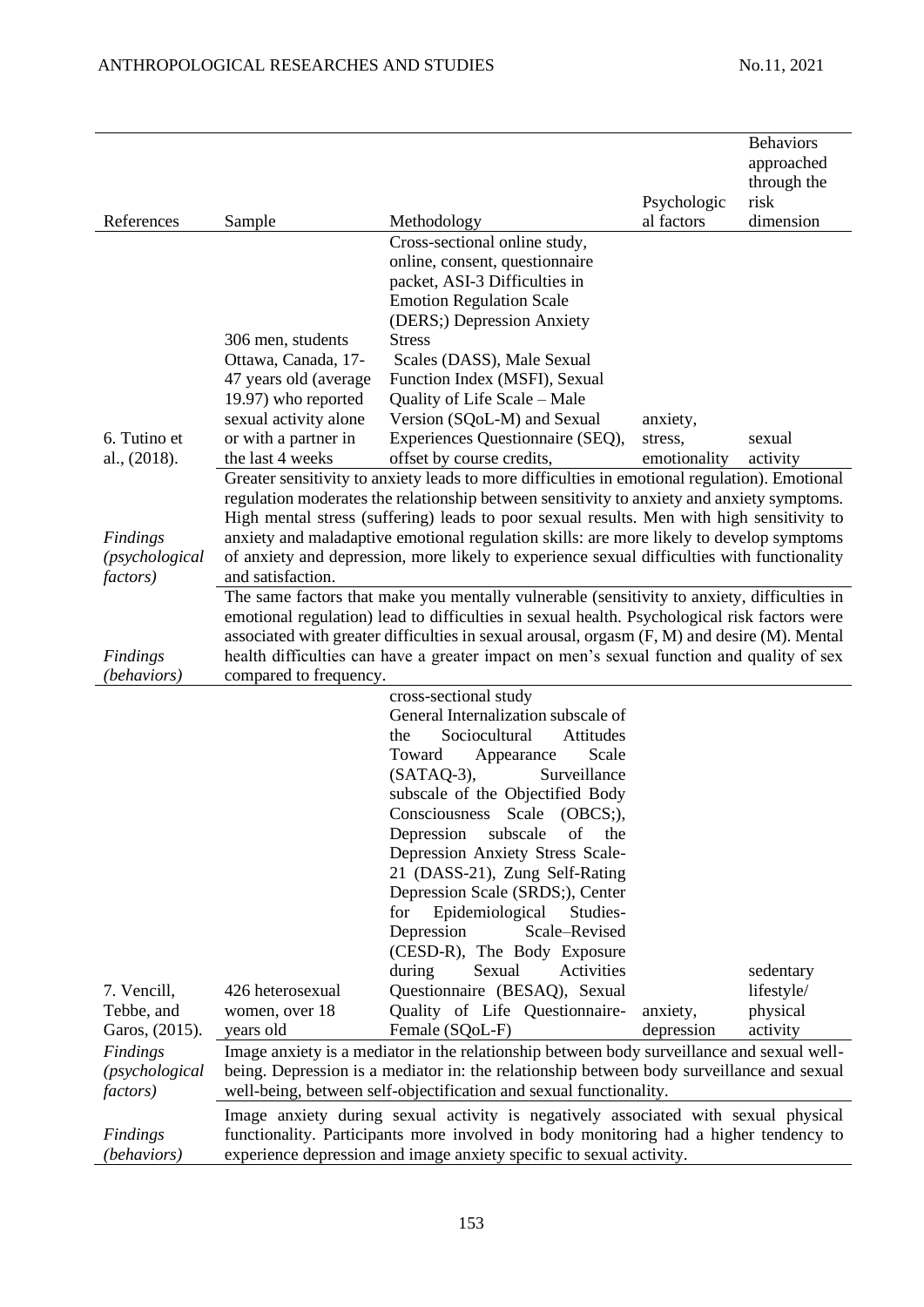|                                |                                        |                                                                                                                                                                                       |                       | <b>Behaviors</b><br>approached |
|--------------------------------|----------------------------------------|---------------------------------------------------------------------------------------------------------------------------------------------------------------------------------------|-----------------------|--------------------------------|
|                                |                                        |                                                                                                                                                                                       |                       | through the                    |
|                                |                                        |                                                                                                                                                                                       | Psychologic           | risk                           |
| References                     | Sample                                 | Methodology                                                                                                                                                                           | al factors            | dimension                      |
|                                |                                        | Cross-sectional, quantitative study<br>self-administered questionnaire                                                                                                                |                       | alcohol                        |
|                                | 980 students (80% of                   | $(132$ items) + Hopkins Symptoms                                                                                                                                                      | anxiety,              | consumption,                   |
| 8. Agardh et                   | the total university),                 | Checklist-25 and Symptom                                                                                                                                                              | depression,           | sexual                         |
| al., (2012a).                  | Uganda                                 | Checklist-90                                                                                                                                                                          | anger                 | activity                       |
|                                |                                        | High anxiety scores associated with large number of partners (M) and inconsistent                                                                                                     |                       |                                |
| Findings                       |                                        | condom use (M). High scores in depression (15% M, 16% F) were associated with a large                                                                                                 |                       |                                |
| (psychological                 |                                        | number of sexual partners (F, M). Sexual activity has been linked to anger, a strong                                                                                                  |                       |                                |
| <i>factors</i> )               | element in men with depression.        |                                                                                                                                                                                       |                       |                                |
|                                |                                        | Strong effect of the high frequency of episodes of excessive drinking, as a measure of                                                                                                |                       |                                |
|                                |                                        | mental health control in terms of sexual activity and the large number of partners. High<br>scores in anxiety associated with large number of partners (M) and inconsistent use of    |                       |                                |
| <b>Findings</b><br>(behaviors) | condom.                                |                                                                                                                                                                                       |                       |                                |
|                                | 1220 students,                         |                                                                                                                                                                                       |                       |                                |
|                                | University of                          | Cross-sectional, quantitative study                                                                                                                                                   |                       |                                |
|                                | Mbarara, Uganda                        | self-administered questionnaire                                                                                                                                                       |                       |                                |
|                                | (under 23 years and                    | $(132$ items), English language +                                                                                                                                                     |                       |                                |
|                                | over), average 23                      | Hopkins Symptom                                                                                                                                                                       | anxiety,              |                                |
| 9. Agardh et                   | years, 64.6% M,                        | Checklist (HSCL-25) and                                                                                                                                                               | depression,           | sexual                         |
| al., (2012b).                  | 35.4% F                                | Symptom Checklist-90 (SCL-90)                                                                                                                                                         | aggression            | activity                       |
|                                |                                        | Poor mental health (anxiety and depression) has been associated with women with threats,<br>and in men with actual physical violence. Women have higher scores in depression, but the |                       |                                |
| Findings<br>(psychological     |                                        | relationship between depression and violence is similar (F, M). Sexual coercion was                                                                                                   |                       |                                |
| <i>factors</i> )               |                                        | significantly associated with poor mental health (F, M).                                                                                                                              |                       |                                |
| <b>Findings</b>                |                                        | A percentage of 31.1% of respondents experienced sexual coercion (regardless of gender),                                                                                              |                       |                                |
| (behaviors)                    |                                        | a significant association between experiencing sexual coercion and exposure to violence.                                                                                              |                       |                                |
|                                |                                        | Cross-sectional, quantitative study                                                                                                                                                   |                       |                                |
|                                |                                        | self-report questionnaire, Conflict                                                                                                                                                   |                       |                                |
|                                |                                        | Tactics Scale – Revised (CTS2),                                                                                                                                                       |                       |                                |
|                                |                                        | Beck Depression Inventory –                                                                                                                                                           |                       |                                |
|                                |                                        | Second Edition (BDI-II), PTSD                                                                                                                                                         |                       |                                |
|                                |                                        | Symptom Scale – Self-Report                                                                                                                                                           |                       |                                |
| 10. Breet et al.,              | 210, South Africa,<br>peri-urban,      | (PSS-SR), English / Afrikaans /<br>isiX-hosa language, rewarded                                                                                                                       | depression,           | sexual                         |
| (2019).                        | HIV/AIDS survivors                     | with voucher to the supermarket,                                                                                                                                                      | stress,<br>aggression | activity                       |
|                                |                                        | A percentage of 48% manifested moderate-severe depression (M, F). Women who reported                                                                                                  |                       |                                |
|                                |                                        | symptoms of moderate-severe depression tended to report 4 times more physical                                                                                                         |                       |                                |
|                                |                                        | aggressivity (committed). Men who reported more severe symptoms of post-traumatic                                                                                                     |                       |                                |
|                                |                                        | stress reported 3 times more sexual coercion (committed). Women who reported more                                                                                                     |                       |                                |
| Findings                       |                                        | severe PTSD symptoms were more than 3 times more likely to commit psychological                                                                                                       |                       |                                |
| (psychological                 |                                        | aggressivity. 44.4% M and 39.3% F committed physical aggressivity, 52.4% M and 46.4%                                                                                                  |                       |                                |
| <i>factors</i> )               | F committed psychological aggressivity |                                                                                                                                                                                       |                       |                                |
| Findings                       |                                        |                                                                                                                                                                                       |                       |                                |
| (behaviors)                    |                                        | A percentage of 42.9% male and 23.8% female committed sexual coercion.                                                                                                                |                       |                                |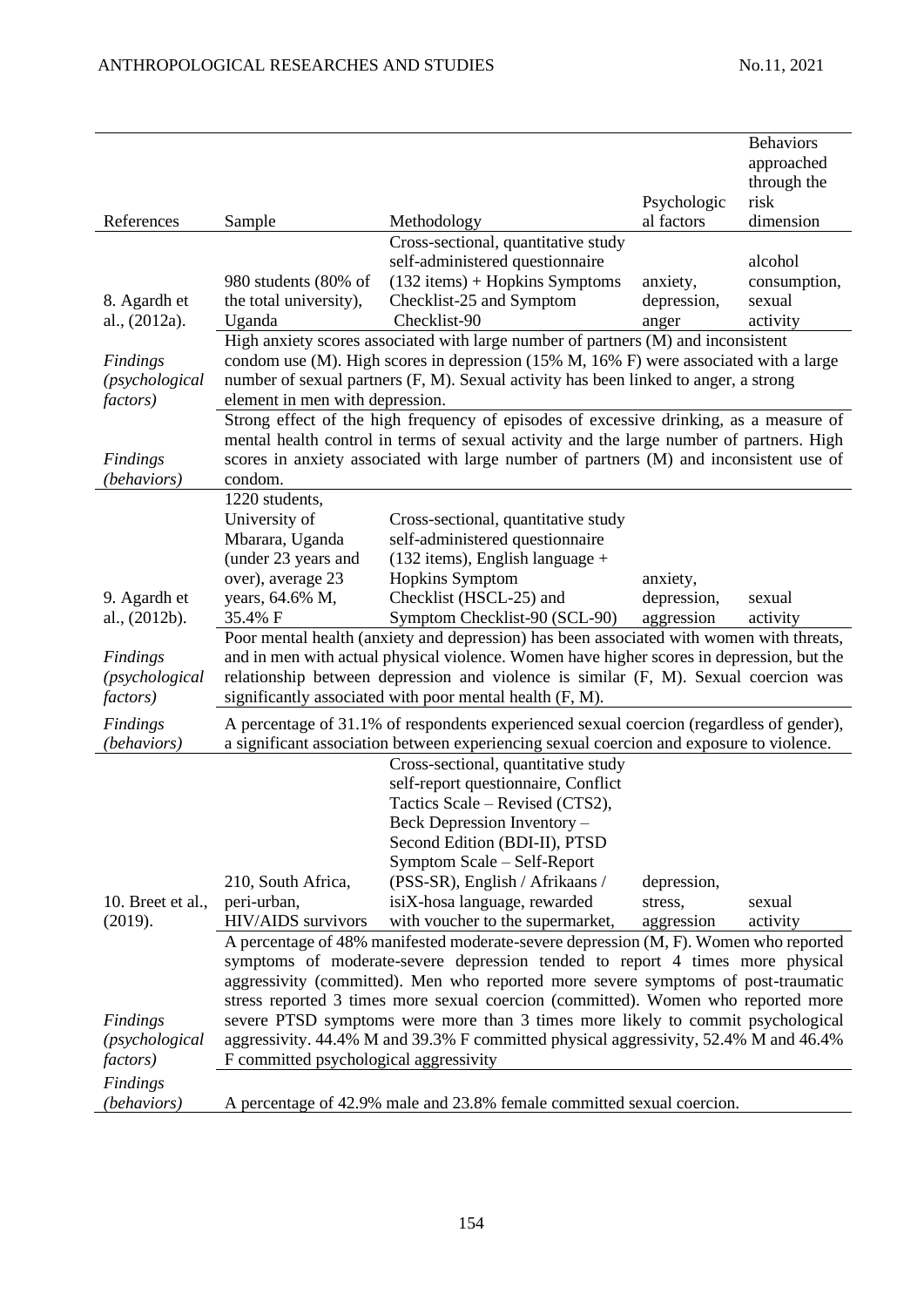|                                  |                        |                                                                                                                                                                                          |             | <b>Behaviors</b> |
|----------------------------------|------------------------|------------------------------------------------------------------------------------------------------------------------------------------------------------------------------------------|-------------|------------------|
|                                  |                        |                                                                                                                                                                                          |             | approached       |
|                                  |                        |                                                                                                                                                                                          |             | through the      |
|                                  |                        |                                                                                                                                                                                          | Psychologic | risk             |
| References                       | Sample                 | Methodology                                                                                                                                                                              | al factors  | dimension        |
|                                  |                        | Longitudinal study informed                                                                                                                                                              |             |                  |
|                                  |                        | consent, self-reported multiple                                                                                                                                                          |             |                  |
|                                  |                        | measurements Center for                                                                                                                                                                  |             |                  |
|                                  | 662 active soldiers    | <b>Epidemiological Studies</b>                                                                                                                                                           |             | alcohol          |
|                                  | (over 18 years old)    | Depression (CES-D 2006-2010) +                                                                                                                                                           |             | consumption,     |
| 11. Carney et                    | infected with HIV,     | Sexual risk behavior surveys                                                                                                                                                             |             | sexual           |
| al., (2019).                     | <b>USA</b>             | (RBS 2015)                                                                                                                                                                               | depression  | activity         |
|                                  |                        | A percentage of 57% of the participants reported mild symptoms of depression, 26% recent                                                                                                 |             |                  |
|                                  |                        | onset, 17% severe depression (90% undiagnosed). Participants with clinically diagnosed                                                                                                   |             |                  |
|                                  |                        | depression (10%) reported fewer condom use with new sexual partners than undiagnosed                                                                                                     |             |                  |
| Findings                         |                        | ones. Those with newly onset depression and severe depression use fewer condoms with                                                                                                     |             |                  |
| (psychological                   |                        | new sexual partners (and more than 2 in the last 3 months) than those with reduced                                                                                                       |             |                  |
| <i>factors</i> )                 | depressive tendencies. |                                                                                                                                                                                          |             |                  |
|                                  |                        | A linear relationship was found between daily alcohol consumption and increased risk of                                                                                                  |             |                  |
|                                  |                        | engaging in harmful sexual behaviors. Respondents with severe depression and those with                                                                                                  |             |                  |
| <b>Findings</b>                  |                        | recent onset were more likely to engage in risky sexual behaviors than those with mild                                                                                                   |             |                  |
| (behaviors)                      | depression.            |                                                                                                                                                                                          |             |                  |
|                                  |                        |                                                                                                                                                                                          |             |                  |
|                                  | 61187 adults USA,      | Cross-sectional, quantitative study                                                                                                                                                      |             |                  |
|                                  | (over 18 years old),   | <b>Behavioral Risk Factor</b>                                                                                                                                                            |             |                  |
| 12. Choudhary<br>et al., (2012). | 48.75% M, 51.25%       | Surveillance System (BRFSS)                                                                                                                                                              | anxiety,    | sexual           |
|                                  | F,                     | questionnaire                                                                                                                                                                            | depression  | activity         |
|                                  |                        |                                                                                                                                                                                          |             |                  |
| Findings                         |                        |                                                                                                                                                                                          |             |                  |
| (psychological                   |                        | A percentage of 5% were victims of sexual assault, of which: 8.37% manifested anxiety                                                                                                    |             |                  |
| <i>factors</i> )                 |                        | disorder, 18.82% diagnosed depression, 28.28% diagnosed depression and anxiety.                                                                                                          |             |                  |
| Findings                         |                        | A percentage of 5.3% stated that they were victims of sexual abuse (88.84% F). Anxiety                                                                                                   |             |                  |
| (behaviors)                      |                        | and depression had significantly higher values in victims of sexual assault.                                                                                                             |             |                  |
|                                  |                        | Cross-sectional, quantitative                                                                                                                                                            |             |                  |
|                                  | 3725 (limited to       | study, questionnaires addressed in                                                                                                                                                       |             |                  |
|                                  | 2318) students, 13-    | 2 consecutive hours (90 minutes).                                                                                                                                                        |             | alcohol          |
|                                  | 16 years (51% F),      | Self-esteem (Rosenberg);                                                                                                                                                                 |             | consumption,     |
| 13. Kalina et                    | schools - towns in     | Psychological well-being (GHQ-                                                                                                                                                           | anxiety,    | sexual           |
| al., 92011).                     | Slovakia               | 12)                                                                                                                                                                                      | depression  | activity         |
| Findings                         |                        | Older boys who reported having more frequent sex had higher levels of positive self-esteem,                                                                                              |             |                  |
| (psychological                   |                        | higher levels of psychological well-being (for those who reported low numbers: higher                                                                                                    |             |                  |
| <i>factors</i> )                 |                        | scores were reported in depression/anxiety, social functioning problems)                                                                                                                 |             |                  |
|                                  |                        | A percentage of 48.2% (108) reported sexual activity after drinking alcohol, 37.5% without                                                                                               |             |                  |
|                                  |                        | a condom at the last report, sometimes followed by unwanted pregnancy. Of total                                                                                                          |             |                  |
|                                  |                        | respondents, 33.9% (224) had first sexual intercourse, after at least one month of                                                                                                       |             |                  |
| Findings                         |                        | relationship, 19.6% had> 4 partners; Reported effects: sexually transmitted diseases,                                                                                                    |             |                  |
| (behaviors)                      | unwanted pregnancy.    |                                                                                                                                                                                          |             |                  |
|                                  |                        | Longitudinal study (secondary                                                                                                                                                            |             |                  |
|                                  |                        | stage)                                                                                                                                                                                   |             |                  |
|                                  | 606 girls, 10-14       | face-to-face interview with                                                                                                                                                              |             |                  |
| 14. Maina et                     | years old, Nairobi,    | trained operators, women,                                                                                                                                                                |             | sexual           |
| al., (2020).                     | Kenya                  | parental consent                                                                                                                                                                         | depression  | activity         |
| Findings                         |                        |                                                                                                                                                                                          |             |                  |
| (psychological                   |                        | A percentage of 60% of girls have reported at least one symptom of depression in the last<br>12 months. Girls with depressive symptoms were more likely to have sexuality in the pattern |             |                  |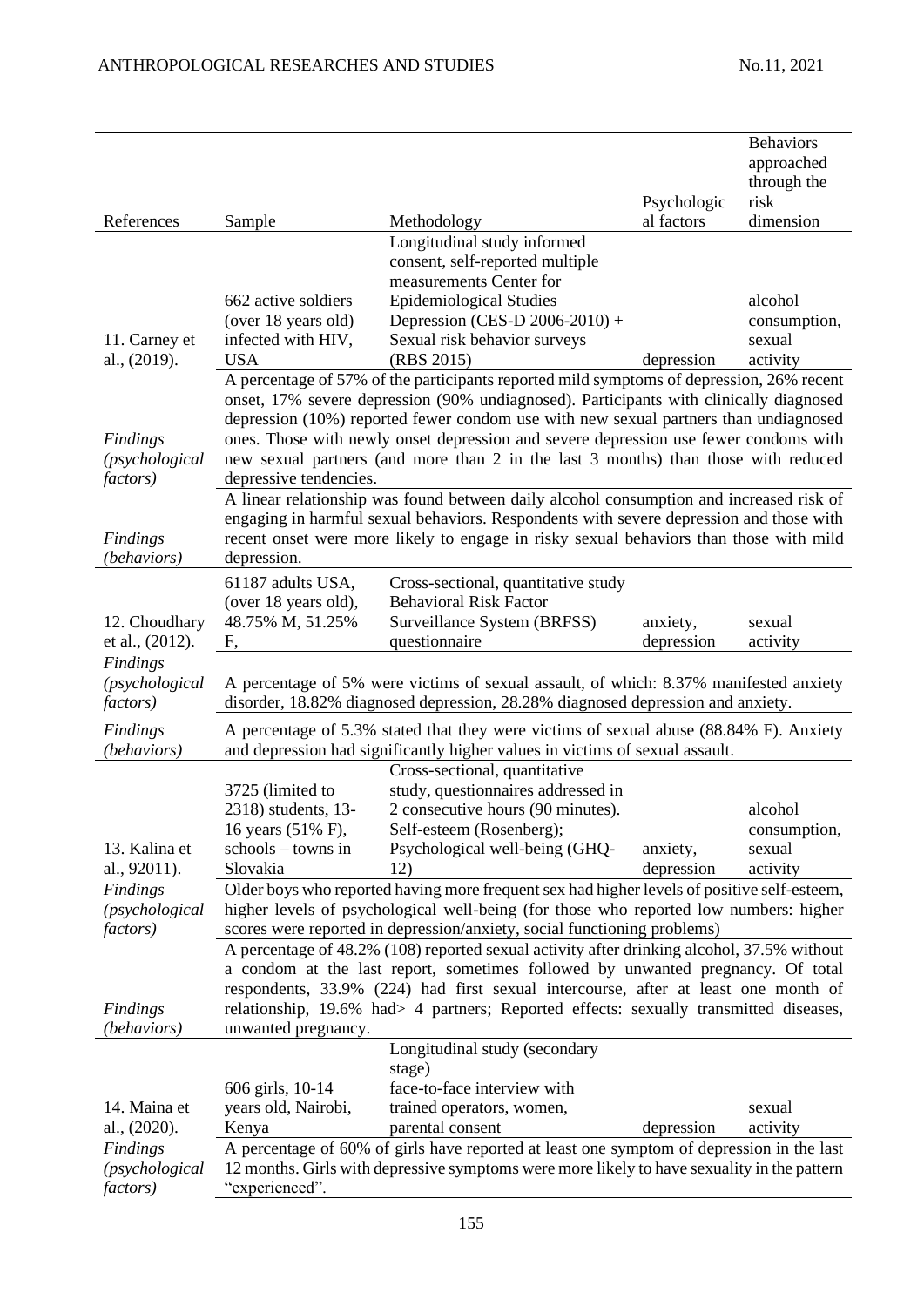|                                                              |                                                                                 |                                                                                                        | Psychologic | <b>Behaviors</b><br>approached<br>through the<br>risk |
|--------------------------------------------------------------|---------------------------------------------------------------------------------|--------------------------------------------------------------------------------------------------------|-------------|-------------------------------------------------------|
| References                                                   | Sample                                                                          | Methodology                                                                                            | al factors  | dimension                                             |
| Findings<br><i>(behaviors)</i>                               | experience.                                                                     | A percentage of 13% out of the participants reported naive or experienced sexual                       |             |                                                       |
| 15. Rada,<br>(2020).                                         | 601 geriatric patients<br>in a institute, 55-93<br>years old (average<br>67.32) | Cross-sectional study<br>informed consent, The Geriatric<br>Depression Scale long form<br>$(GDS)$ , ++ | depression  | sexual<br>activity                                    |
| Findings<br>(p <sub>sv</sub> chological)<br><i>factors</i> ) |                                                                                 | Association between those who report sedentary lifestyle and depression were found.                    |             |                                                       |
| Findings<br><i>(behaviors)</i>                               | Not relevant.                                                                   |                                                                                                        |             |                                                       |

# **Table 4**

|  |  | Analysis of studies that researched psychological factors unrelated to risky behaviors |  |  |  |
|--|--|----------------------------------------------------------------------------------------|--|--|--|
|  |  |                                                                                        |  |  |  |

|                  |                           | marjois of shahes mar researchea psycholoxical factors and claica to rishy benamers     | Psychological       |
|------------------|---------------------------|-----------------------------------------------------------------------------------------|---------------------|
| References       | Sample                    | Methodology                                                                             | factors             |
|                  |                           | Cross-sectional, quantitative study                                                     |                     |
|                  |                           | Brief Symptom Inventory-18 (BSI-                                                        |                     |
|                  | 537 US volunteer          | 18;                                                                                     |                     |
|                  | students, (18-60),        | Derogatis, 2000), The Daily Drinking                                                    |                     |
|                  | average 21.75 years,      | Questionnaire, The Rutgers Alcohol                                                      |                     |
|                  | 74.7% women,              | Problem Index (RAPI), The                                                               |                     |
| 1. Bryan et al., | managed online (extra     | Authenticity Inventory-3 (AI-3), The                                                    |                     |
| (2017).          | course credits).          | Three-Item Loneliness Scale (TILS)                                                      | anxiety, depression |
| Findings         |                           |                                                                                         |                     |
| (psychological   |                           |                                                                                         |                     |
| <i>factors</i> ) |                           | Loneliness positively correlates with poor mental health, anxiety and depression.       |                     |
|                  | High-risk adolescents     |                                                                                         |                     |
|                  | (high score on severe     | Cross-sectional, quantitative study                                                     |                     |
|                  | depression but no major   | Center for Epidemiological                                                              |                     |
|                  | depressive disorder or    | Studies-Depression Scale (CES-D),                                                       |                     |
| 2. Dobson,       | current or past manic     | Computerized Diagnostic Interview for                                                   |                     |
| Ahnberg          | episode), Calgary,        | Children and Adolescents for DSM-IV,                                                    |                     |
| Hopkins, Fata,   | Alberta, and Canada.      | Mood and Anxiety Symptom Questionnaire                                                  |                     |
| Scherrer, and    | 25- "Coping with          | (MASQ), Rosenberg Self-Esteem Scale                                                     | anxiety,            |
| Allan, (2010).   | stress", 21- "Let's talk" | (RSES)                                                                                  | depression          |
| <b>Findings</b>  |                           |                                                                                         |                     |
| (psychological   |                           | The CBT protocol as well as the "Let's talk" protocol reduce the severity of depressive |                     |
| <i>factors</i> ) |                           | and anxiety symptoms in high-risk adolescents and increase self-esteem.                 |                     |
|                  | 18 (12M, 6F)              |                                                                                         |                     |
|                  | hospitalized psychiatric  | Cross-sectional, quantitative study                                                     |                     |
|                  | patients (average 7-8)    | The Global Assessment of Functioning Scale                                              |                     |
| 3. Bonsaksen     | months of treatment),     | (GAF), International Physical Activity                                                  |                     |
| and Lerdal,      | Oslo, Norway, average     | Questionnaire (IPAQ), The World Health                                                  | anxiety,            |
| (2012).          | age 43.7 years.           | Organization Quality of Life - BREF                                                     | depression          |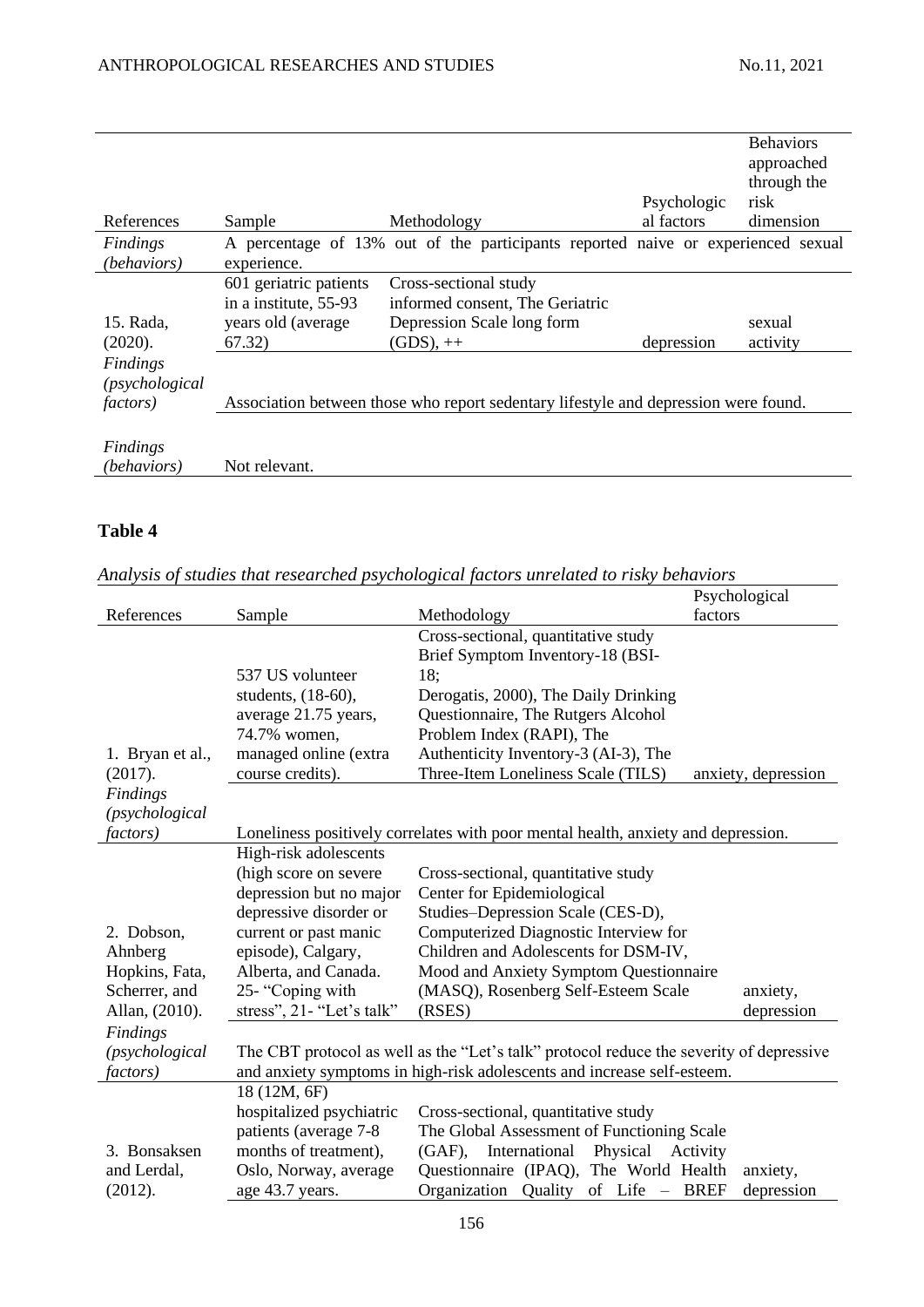| References                                                       | Sample                                                                                                                                                                                                                                                                                                                                                                                                                                                               | factors<br>Methodology                                                                                                                                                                                                                                          | Psychological                           |  |  |
|------------------------------------------------------------------|----------------------------------------------------------------------------------------------------------------------------------------------------------------------------------------------------------------------------------------------------------------------------------------------------------------------------------------------------------------------------------------------------------------------------------------------------------------------|-----------------------------------------------------------------------------------------------------------------------------------------------------------------------------------------------------------------------------------------------------------------|-----------------------------------------|--|--|
|                                                                  |                                                                                                                                                                                                                                                                                                                                                                                                                                                                      | (WHOQOL-BREF), The Hospital Anxiety<br>and Depression Scale (HADS)                                                                                                                                                                                              |                                         |  |  |
|                                                                  | Patients with different diagnoses of schizophrenia reported higher levels of depression                                                                                                                                                                                                                                                                                                                                                                              |                                                                                                                                                                                                                                                                 |                                         |  |  |
| <b>Findings</b><br>(psychological<br><i>factors</i> )            | and anxiety.<br>General levels of physical activity were low and did not seem to relate to quality of life.<br>Patients with different diagnoses of schizophrenia were more physically active and<br>reported a lower quality of life.                                                                                                                                                                                                                               |                                                                                                                                                                                                                                                                 |                                         |  |  |
|                                                                  |                                                                                                                                                                                                                                                                                                                                                                                                                                                                      | Multi-modal<br>study,<br>predominantly<br>interview.<br>qualitative,<br>semi-structured                                                                                                                                                                         |                                         |  |  |
| 4. Lloyd et al.,<br>(2017).                                      | 53 F, 21-25 years<br>(average 22.7),<br>outpatient<br>psychotherapy clinic,<br>Sweden                                                                                                                                                                                                                                                                                                                                                                                | Quantitative:<br>Karolinska<br>Scales<br>of<br>Personality<br>$(KSP)$ ,<br>Multidimensional<br>Measurement of Religiousness/Spirituality<br>for Use in Health Research, Structural<br>Analysis of Social Behaviour-Self-Concept<br>$(SASB)$ ,                   | anxiety,<br>depression,<br>aggressivity |  |  |
| <b>Findings</b><br>(psychological<br>factors)                    | High anxiety. Tendency to depression. Participants with high scores in depression had<br>a negative conception of themselves and a lack or inability to use existential resources.<br>Inhibition of aggressivity.                                                                                                                                                                                                                                                    |                                                                                                                                                                                                                                                                 |                                         |  |  |
| 5. Wolff and<br>Baglivio,                                        | 27720, (21% of<br>juvenile delinquents<br>who completed<br>Community sanction                                                                                                                                                                                                                                                                                                                                                                                        | Data analysis,<br>centralized community sanction service<br>database, Full Community Positive                                                                                                                                                                   | anxiety,<br>depression,                 |  |  |
| (2017).<br><b>Findings</b><br>(psychological<br><i>factors</i> ) | service), Florida<br>Achievement Change Tool (C-PACT)<br>emotionality<br>(Anxiety and depression were included in the negative emotionality). About 50% of the<br>observed effects of adverse childhood experiences are indirectly activated by negative<br>emotionality. Children with a more negative perception of others and the environment<br>and those whose (negative) emotions are easier to activate are more likely to engage in<br>antisocial behaviors. |                                                                                                                                                                                                                                                                 |                                         |  |  |
| 6. Cazan and<br>Truța, (2015).                                   | 341 (260F, 81 M)<br>Romanian students,<br>different faculties<br>(average age 20.65)                                                                                                                                                                                                                                                                                                                                                                                 | The<br>Adolescent Resilience<br>The<br>Scale,<br>Student-life Stress Inventory (SSI);<br>The<br>Satisfaction with Life Scale                                                                                                                                    | stress,<br>emotionality                 |  |  |
| <b>Findings</b><br>(psychological<br><i>factors</i> )            | Stressors acted as mediators between resilience, reaction to stress, and life satisfaction.<br>Emotional regulation has a mediating effect on stress reactions.                                                                                                                                                                                                                                                                                                      |                                                                                                                                                                                                                                                                 |                                         |  |  |
|                                                                  | 391 students (56% F),                                                                                                                                                                                                                                                                                                                                                                                                                                                | Longitudinal, quantitative study<br>parental consent, questionnaire applied 4<br>times, kept 3 (for each year) last year was<br>completed online. The Social Anxiety Scale<br>for Adolescents (SAS-A), The Short Mood<br>and Feelings Questionnaire (SMFQ), The | anxiety,                                |  |  |
| 7. Masters et<br>al., (2019).                                    | Australia, grades 6-8<br>(monitored up to $9-11$ )                                                                                                                                                                                                                                                                                                                                                                                                                   | Difficulty in Emotion Regulation Scale<br>(DERS),                                                                                                                                                                                                               | depression,<br>emotionality             |  |  |
|                                                                  | Early emotional disorders associated with symptoms of anxiety and subsequent<br>depression, instead associated with emotional disorders. There is a process of emotional<br>problems in adolescents, in the transition from early to middle adolescence. Lack of                                                                                                                                                                                                     |                                                                                                                                                                                                                                                                 |                                         |  |  |
| <b>Findings</b><br>(psychological<br><i>factors</i> )            | emotional clarity, non-acceptance of emotional responses, difficulties in controlling<br>impulses, limited access to emotional regulation strategies, and difficulties in engaging<br>in goal-oriented behaviors                                                                                                                                                                                                                                                     |                                                                                                                                                                                                                                                                 |                                         |  |  |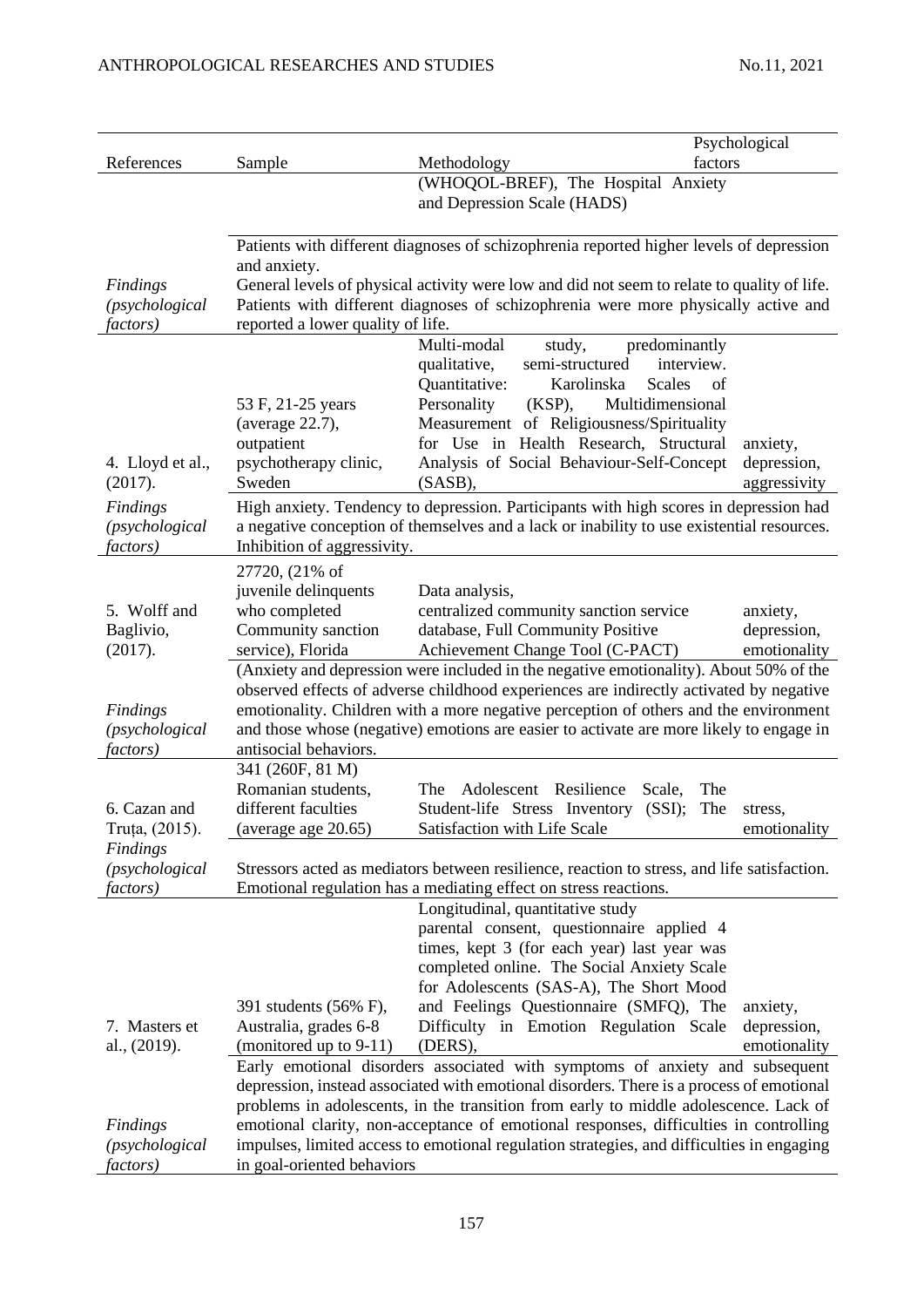|                                     |                                                                                          |                                                                                                                                                                                          | Psychological           |  |  |
|-------------------------------------|------------------------------------------------------------------------------------------|------------------------------------------------------------------------------------------------------------------------------------------------------------------------------------------|-------------------------|--|--|
| References                          | Sample                                                                                   | factors<br>Methodology                                                                                                                                                                   |                         |  |  |
| 8. Mutalik, et al.                  | 118 students $(42\% \text{ M})$<br>in the first year, 18-25                              | Informed consent, Depression, Anxiety and<br>Stress Scale (DASS 21), General Health                                                                                                      | anxiety,<br>depression, |  |  |
| $(2016)$ , May                      | years (average 21)                                                                       | Questionnaire 28 (GHQ 28),                                                                                                                                                               | stress                  |  |  |
| Findings                            | The level of anxiety was found to be higher than that of depression, followed by stress  |                                                                                                                                                                                          |                         |  |  |
| (psychological                      | (DASS 21). Female respondents had higher levels of emotional distress than male          |                                                                                                                                                                                          |                         |  |  |
| <i>factors</i> )<br>9. Soleimani et | respondents (GHQ 28).                                                                    | Cross-sectional, descriptive study, Revised                                                                                                                                              |                         |  |  |
| al., $(2017)$ .                     |                                                                                          | Child Anxiety and Depression Scale                                                                                                                                                       |                         |  |  |
| October-                            | 399 teenagers (14-19)                                                                    | (RCADS), Iranian Adolescents Risk-taking                                                                                                                                                 | anxiety,                |  |  |
| November 2015                       | years old), Qazvin, Iran                                                                 | Scale (IARS),                                                                                                                                                                            | depression              |  |  |
| <b>Findings</b>                     |                                                                                          |                                                                                                                                                                                          |                         |  |  |
| (psychological                      | Anxiety and depression significantly predict the occurrence of risky behaviors, along    |                                                                                                                                                                                          |                         |  |  |
| factors)                            | with: having smoking friends, suicidal ideation, and strong suicidal ideation.           |                                                                                                                                                                                          |                         |  |  |
|                                     | 361 students, Punjab                                                                     | Cross-sectional study                                                                                                                                                                    | anxiety,                |  |  |
| 10. ul Haq et al.,                  | University, Lahore,                                                                      | self-administered questionnaire:                                                                                                                                                         | depression,             |  |  |
| (2018).                             | Pakistan                                                                                 | demographic data + DASS-21                                                                                                                                                               | stress                  |  |  |
|                                     | Male participants had higher levels of anxiety, depression and stress compared to female |                                                                                                                                                                                          |                         |  |  |
|                                     | participants. Students with educated parents had fewer symptoms. Symptoms of             |                                                                                                                                                                                          |                         |  |  |
|                                     |                                                                                          | depression and stress have higher values in students living with family than those living<br>alone or with friends (anxiety is no different). The illiterate mother correlates with high |                         |  |  |
| Findings                            |                                                                                          | levels of anxiety, depression, stress. The level of depression is higher where the father                                                                                                |                         |  |  |
| (psychological                      |                                                                                          | is illiterate. The level of anxiety is higher where the father is educated below the level                                                                                               |                         |  |  |
| <i>factors</i> )                    | of high school graduation.                                                               |                                                                                                                                                                                          |                         |  |  |
|                                     | 904 students (average                                                                    |                                                                                                                                                                                          |                         |  |  |
|                                     | 25 years) volunteers,                                                                    | Transverse sturgeon                                                                                                                                                                      |                         |  |  |
|                                     | different specializations                                                                | Self-Theory Scale, KAR-YA Aggression                                                                                                                                                     |                         |  |  |
| 11. Yavuzer et                      | Anatolia (Turkey)                                                                        | Scale (KAR-YA AS), Beck Depression                                                                                                                                                       | depression,             |  |  |
| al., (2019).                        | 65.7% F, 34.3% M                                                                         | Inventory, UCLA Loneliness Scale (UCLA)                                                                                                                                                  | aggression              |  |  |
| <b>Findings</b>                     |                                                                                          | Loneliness leads to the development (exacerbation) of depression. Depression is a<br>positive predictor of aggressivity in young adults. Loneliness and depression were found            |                         |  |  |
| (p <sub>sv</sub> chological)        |                                                                                          | to be positive predictors for aggressivity in young adults, while self-conception was                                                                                                    |                         |  |  |
| factors)                            | found to be a negative predictor.                                                        |                                                                                                                                                                                          |                         |  |  |
| 12. Yuan and                        |                                                                                          | Partly Conflict Tactics Scale-2 (CTS-2),                                                                                                                                                 |                         |  |  |
| Hesketh,                            |                                                                                          | partly Composite Abuse Scale, The Center                                                                                                                                                 |                         |  |  |
| $(2019)$ . July-                    |                                                                                          | for Epidemiologic Studies Depression                                                                                                                                                     |                         |  |  |
| September 2018                      | 2987 women, China                                                                        | Scales (CES-D) (paper and electronic)                                                                                                                                                    | depression              |  |  |
| Findings                            |                                                                                          |                                                                                                                                                                                          |                         |  |  |
| (psychological                      | Prevalence of depression: 65.8% experienced psychological violence, 69.5% physical       |                                                                                                                                                                                          |                         |  |  |
| factors)                            | violence, 75.8% sexual violence.                                                         |                                                                                                                                                                                          |                         |  |  |
|                                     |                                                                                          | Cross-sectional, quantitative study                                                                                                                                                      |                         |  |  |
| 13. Pelletier et                    | 441 students under 35<br>(index of $20 - 35\text{kg/m2}$ ),                              | Shorr height boards (Irwin Shorr, Olney,<br>MD) and Tanita scales (Tanita TBF-300A                                                                                                       |                         |  |  |
| al., $(2016)$ .                     | community colleges                                                                       | Body Composition Analyzer, Arlington                                                                                                                                                     |                         |  |  |
| 2011 - 2012                         | Minnesota, USA                                                                           | Heights, Cohen Perceived Stress Scale                                                                                                                                                    | stress                  |  |  |
| Findings                            |                                                                                          |                                                                                                                                                                                          |                         |  |  |
| (psychological<br><i>factors</i> )  | obesity.                                                                                 | High levels of stress have been associated with a high prevalence of overweight and                                                                                                      |                         |  |  |
|                                     |                                                                                          |                                                                                                                                                                                          |                         |  |  |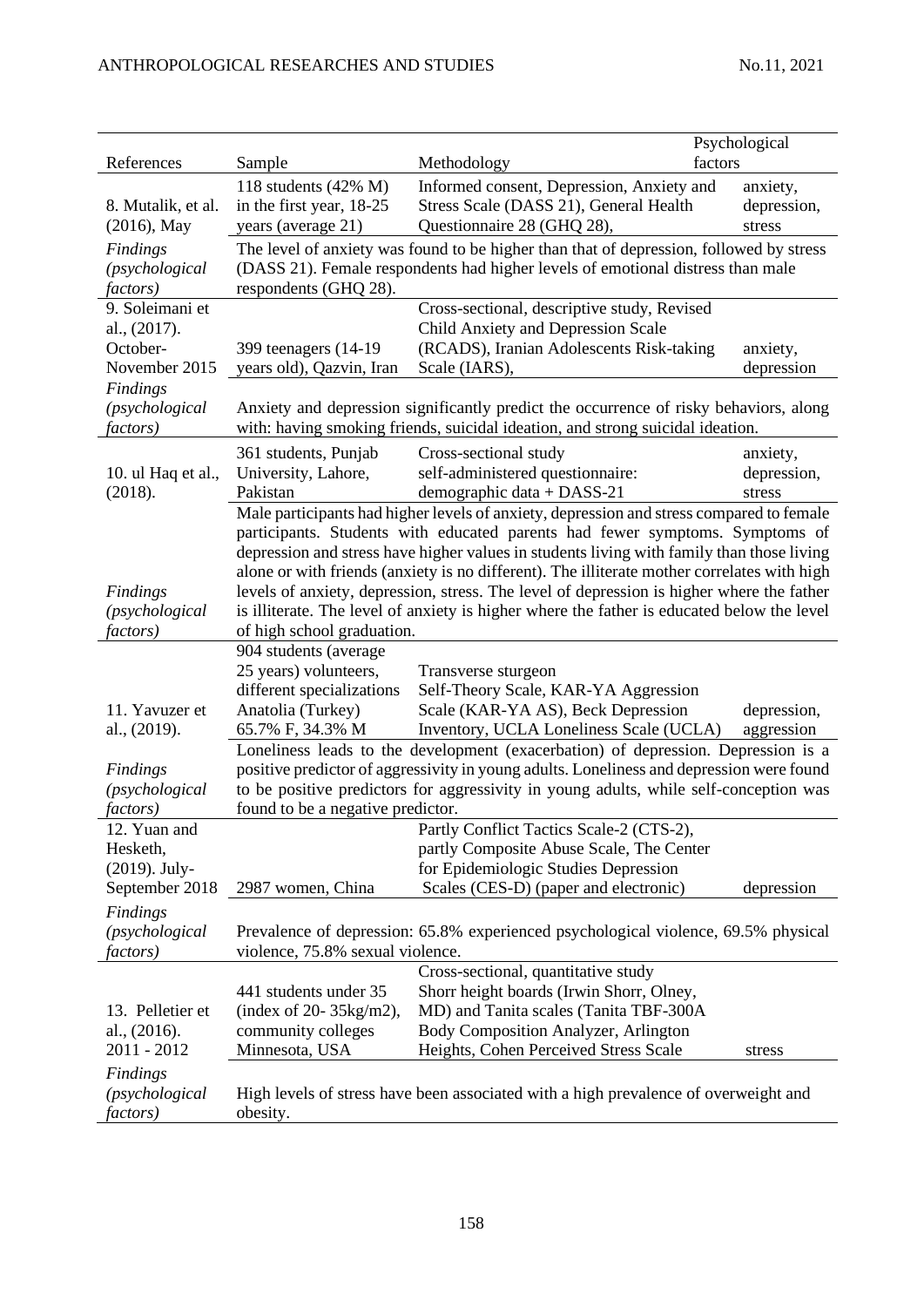### **Table 5**

| References              | Sample                                                                                                                                                                                                                                                                                                                                                                                                                                                                                                                                                                                                           | Methodology                                                                                                                                                                                         | <b>Behaviors</b><br>approached<br>through the risk<br>dimension |  |  |  |
|-------------------------|------------------------------------------------------------------------------------------------------------------------------------------------------------------------------------------------------------------------------------------------------------------------------------------------------------------------------------------------------------------------------------------------------------------------------------------------------------------------------------------------------------------------------------------------------------------------------------------------------------------|-----------------------------------------------------------------------------------------------------------------------------------------------------------------------------------------------------|-----------------------------------------------------------------|--|--|--|
| 1.                      | 1954 students, under 22,                                                                                                                                                                                                                                                                                                                                                                                                                                                                                                                                                                                         | Cross-sectional study                                                                                                                                                                               | alcohol                                                         |  |  |  |
| Choudhry                | over 22, University of                                                                                                                                                                                                                                                                                                                                                                                                                                                                                                                                                                                           | self-administered questionnaire, 132                                                                                                                                                                | consumption,                                                    |  |  |  |
| et al.,                 | Mbarara, Uganda                                                                                                                                                                                                                                                                                                                                                                                                                                                                                                                                                                                                  | items, English language                                                                                                                                                                             | sexual activity                                                 |  |  |  |
| (2014).<br>2010         |                                                                                                                                                                                                                                                                                                                                                                                                                                                                                                                                                                                                                  |                                                                                                                                                                                                     |                                                                 |  |  |  |
| Findings                |                                                                                                                                                                                                                                                                                                                                                                                                                                                                                                                                                                                                                  |                                                                                                                                                                                                     |                                                                 |  |  |  |
| (behaviors)             | Alcohol consumption has been associated with 2 or more sexual partners in the last year (M, F).<br>Significant associations between: alcohol consumption in general, alcohol consumption in<br>relation to sexual activity and alcohol consumption at the last sexual intercourse with having<br>multiple sexual partners. Inconsistency in condom use with new sexual partners was significant<br>for men who consumed alcohol in connection with sexual activity. For women who drank<br>alcohol frequently in connection with sexual activity, the risk of inconsistency in condom use<br>was 2 times higher. |                                                                                                                                                                                                     |                                                                 |  |  |  |
| 2. Kilwein              | 108 students, 18-24 years                                                                                                                                                                                                                                                                                                                                                                                                                                                                                                                                                                                        | Cross-sectional study                                                                                                                                                                               | alcohol                                                         |  |  |  |
| and Looby,              | old (average 19.9),                                                                                                                                                                                                                                                                                                                                                                                                                                                                                                                                                                                              | Daily Drinking Questionaire (DDQ);                                                                                                                                                                  | consumption,                                                    |  |  |  |
| (2018).                 | Midwestern US, 90 female                                                                                                                                                                                                                                                                                                                                                                                                                                                                                                                                                                                         | Drinking Motives Questionnaire -                                                                                                                                                                    | sexual activity                                                 |  |  |  |
|                         | $(83.3\%)$                                                                                                                                                                                                                                                                                                                                                                                                                                                                                                                                                                                                       | Revised (DMQ-R); Cognitice Appraisal                                                                                                                                                                |                                                                 |  |  |  |
|                         |                                                                                                                                                                                                                                                                                                                                                                                                                                                                                                                                                                                                                  | of Risky Events Revised (CARE-R) -                                                                                                                                                                  |                                                                 |  |  |  |
|                         |                                                                                                                                                                                                                                                                                                                                                                                                                                                                                                                                                                                                                  | Risky sexual Activity Scale                                                                                                                                                                         |                                                                 |  |  |  |
| Findings<br>(behaviors) |                                                                                                                                                                                                                                                                                                                                                                                                                                                                                                                                                                                                                  | Risky sexual behavior more often when consuming alcohol. Reported risky sexual activities:<br>unprotected sex, sexual coercion, sex with unknown partners. The trend towards risky sexual           |                                                                 |  |  |  |
|                         |                                                                                                                                                                                                                                                                                                                                                                                                                                                                                                                                                                                                                  |                                                                                                                                                                                                     |                                                                 |  |  |  |
|                         |                                                                                                                                                                                                                                                                                                                                                                                                                                                                                                                                                                                                                  | behavior increases by 10.4% with each unit of social reasons. Individuals with strong reasons<br>for strengthening/intensifying (validation) were prone to risky sex (regardless of alcohol level). |                                                                 |  |  |  |
| 3. Looby et             | 2039 (out of 7307)                                                                                                                                                                                                                                                                                                                                                                                                                                                                                                                                                                                               | Cross-sectional study                                                                                                                                                                               | alcohol                                                         |  |  |  |
| al., (2019).            | students, 18-24 years old                                                                                                                                                                                                                                                                                                                                                                                                                                                                                                                                                                                        | online questionnaire; informed consent,                                                                                                                                                             | consumption,                                                    |  |  |  |
|                         | (average 19.79, at 10)                                                                                                                                                                                                                                                                                                                                                                                                                                                                                                                                                                                           | credit for participation in scientific                                                                                                                                                              | sexual activity                                                 |  |  |  |
|                         | universities in 10 US                                                                                                                                                                                                                                                                                                                                                                                                                                                                                                                                                                                            | research, M-DMQ-R, Protective                                                                                                                                                                       |                                                                 |  |  |  |
|                         | states, 1485 female                                                                                                                                                                                                                                                                                                                                                                                                                                                                                                                                                                                              | Behavioral Strategies Scale-20 (PBSS-                                                                                                                                                               |                                                                 |  |  |  |
| <b>Findings</b>         | (72.83%)                                                                                                                                                                                                                                                                                                                                                                                                                                                                                                                                                                                                         | 20); DDQ; CARE-R-FOI;                                                                                                                                                                               |                                                                 |  |  |  |
| (behaviors)             | Alcohol consumption mediates the association between social reasons and risky sexual behavior,<br>between reasons for reinforcement and risky sexual behavior. Risky sexual activities:                                                                                                                                                                                                                                                                                                                                                                                                                          |                                                                                                                                                                                                     |                                                                 |  |  |  |
|                         | unprotected sex, sexually transmitted diseases, multiple sexual partners, risky sexual partners,                                                                                                                                                                                                                                                                                                                                                                                                                                                                                                                 |                                                                                                                                                                                                     |                                                                 |  |  |  |
|                         | sexual coercion. Reduction of serious harm (negative effects) mediates the association between                                                                                                                                                                                                                                                                                                                                                                                                                                                                                                                   |                                                                                                                                                                                                     |                                                                 |  |  |  |
|                         | social reasons and risky sexual behavior; Reduction of serious harm mediates the association                                                                                                                                                                                                                                                                                                                                                                                                                                                                                                                     |                                                                                                                                                                                                     |                                                                 |  |  |  |
|                         | between reasons for reinforcement and risky sexual behavior;                                                                                                                                                                                                                                                                                                                                                                                                                                                                                                                                                     |                                                                                                                                                                                                     |                                                                 |  |  |  |

# *Analysis of studies that researched only risky behaviors in students*

### **Acknowledgements**

This study is part of the doctoral research project entitled "Psychological factors involved in risk behaviors in Romanian students", PhD. Student LUNGU Mihaela, coordinated by PhD. Cornelia Rada, at the School of Advanced Studies of the Romanian Academy, "Constantin Rădulescu-Motru" Institute of Philosophy and Psychology, Department of Psychology, Romanian Academy, Bucharest, Romania.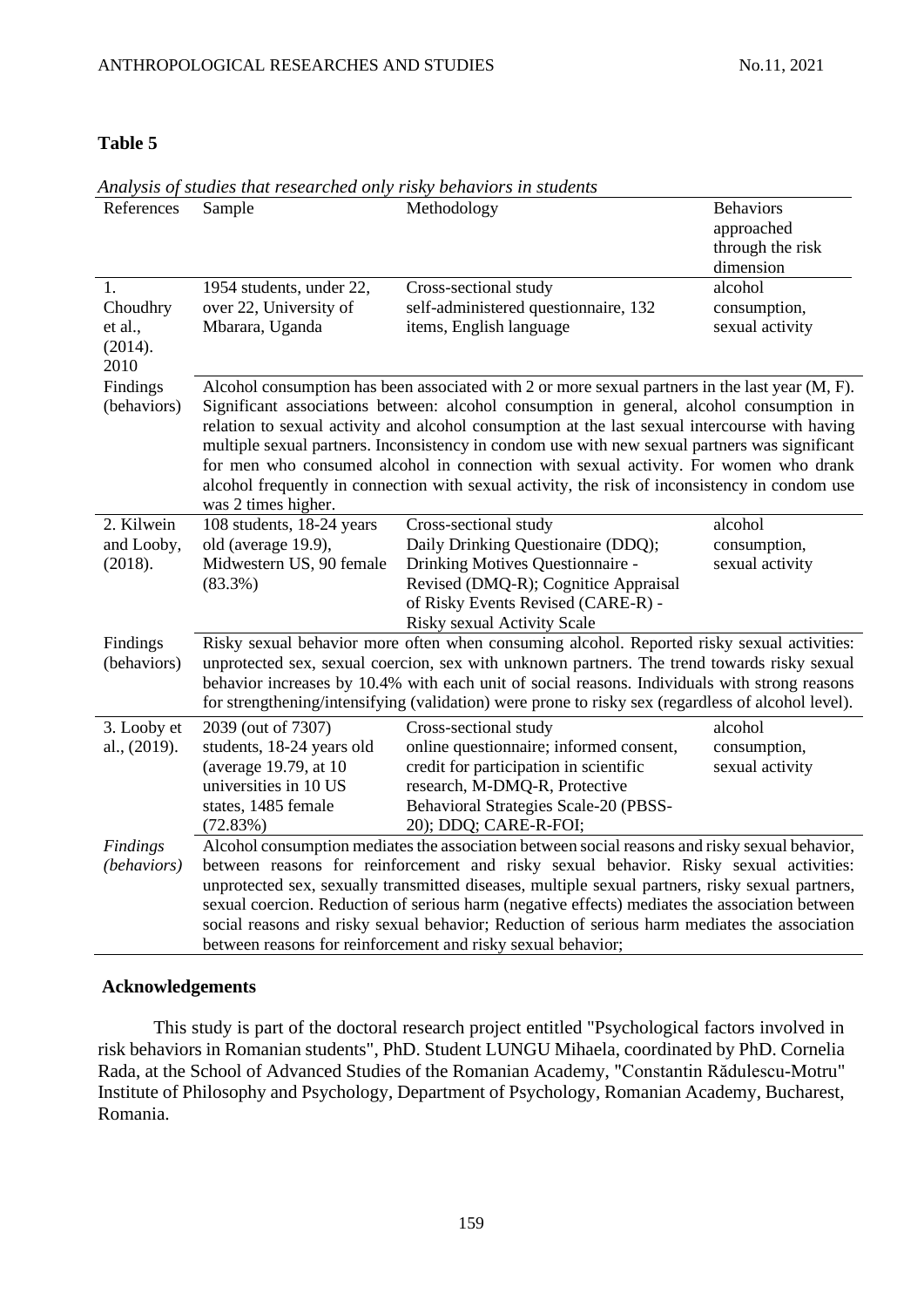## **References**

- 1. Agardh, A., Cantor-Graae, E., & Ostergren, P. O. (2012a). Youth, sexual risk-taking behavior, and mental health: a study of university students in Uganda*. International journal of behavioral medicine, 19*(2), 208–216.<https://doi.org/10.1007/s12529-011-9159-4>
- 2. Agardh, A., Tumwine, G., Asamoah, B. O. & Cantor-Graae, E. (2012b). The invisible suffering: sexual coercion, interpersonal violence, and mental health--a cross-sectional study among university students in south-western Uganda. *PloS one*, *7*(12), e51424. <https://doi.org/10.1371/journal.pone.0051424>
- 3. Ahmed, F., Al-Radhwan, L., Al-Azmi, G. Z. S., & Al-Beajan, M. (2014). Association between Stress and Dietary Behaviours among Undergraduate Students in Kuwait: Gender Differences. *Journal of Nutrition and Health Sciences, 1*(1). doi: 10.15744/2393-9060.1.104
- 4. Aluja, A., Lucas, I., Blanch, A., & Blanco, E. (2019). Personality and disinhibitory psychopathology in alcohol consumption: A study from the biological-factorial personality models of Eysenck, Gray and Zuckerman. *Personality and Individual Differences, 142,* 159– 165. [https://doi.org/10.1016/j.paid.2019.01.030](https://psycnet.apa.org/doi/10.1016/j.paid.2019.01.030)
- 5. Bonsaksen, T., & Lerdal, A. (2012). Relationships between Physical Activity, Symptoms and Quality of Life among Inpatients with Severe Mental Illness. *British Journal of Occupational Therapy, 75*(2), 69–75.<https://doi.org/10.4276/030802212X13286281651036>
- 6. Breet, E., Seedat, S., & Kagee, A. (2019). Posttraumatic Stress Disorder and Depression in Men and Women Who Perpetrate Intimate Partner Violence. *Journal of interpersonal violence*, *34*(10), 2181–2198.<https://doi.org/10.1177/0886260516660297>
- 7. Bryan, J. L., Baker, Z. G., & Tou, R. Y. (2017). Prevent the blue, be true to you: Authenticity buffers the negative impact of loneliness on alcohol-related problems, physical symptoms, and depressive and anxiety symptoms. *Journal of Health Psychology, 22*(5), 605–616. <https://doi.org/10.1177/1359105315609090>
- 8. Carney, B., White, J., Xu, X., Sunil, T., Daniels, C., Byrne, M., ..., & Okulicz, J. F. (2019). Relationship between depression and risk behaviors in a US Military population with HIV infection. *AIDS care, 31*(9), 1152–1156.<https://doi.org/10.1080/09540121.2019.1595522>
- 9. Cazan, A. -M., & Truța, C. (2015). Stress, resilience and life satisfaction in college students*. Social Research and Intervention Magazine 48*, 95-108, Expert Projects Publishing House. [https://www.rcis.ro/images/documente/rcis48\\_08.pdf](https://www.rcis.ro/images/documente/rcis48_08.pdf)
- 10. Choudhary, E., Smith, M., & Bossarte, R. M. (2012). Depression, anxiety, and symptom profiles among female and male victims of sexual violence. *American journal of men's health, 6*(1), 28–36.<https://doi.org/10.1177/1557988311414045>
- 11. Choudhry, V., Agardh, A., Stafström, M., & Östergren, P. O. (2014). Patterns of alcohol consumption and risky sexual behavior: a cross-sectional study among Ugandan university students. *BMC Public Health 14*, 128*.* <https://doi.org/10.1186/1471-2458-14-128>
- 12. Costa, M., Barré, T., Coste, M., Yaya, I., Berenger, C., Tanti, M., …, & Carrieri, P. M. (2020). Screening and care for alcohol use disorder in France: expectations, barriers and levers using a mixed-methods approach. *BMC Public Health*, *20*, 358. [https://doi.org/10.1186/s12889-](https://doi.org/10.1186/s12889-020-08495-x) [020-08495-x](https://doi.org/10.1186/s12889-020-08495-x)
- 13. Davis, K. C., Kiekel, P. A., Schraufnagel, T. J., Norris, J., George, W. H., & Kajumulo, K. F. (2012). Men's Alcohol Intoxication and Condom Use During Sexual Assault Perpetration. *Journal of Interpersonal Violence, 27*(14), 2790–2806. <https://doi.org/10.1177/0886260512438277>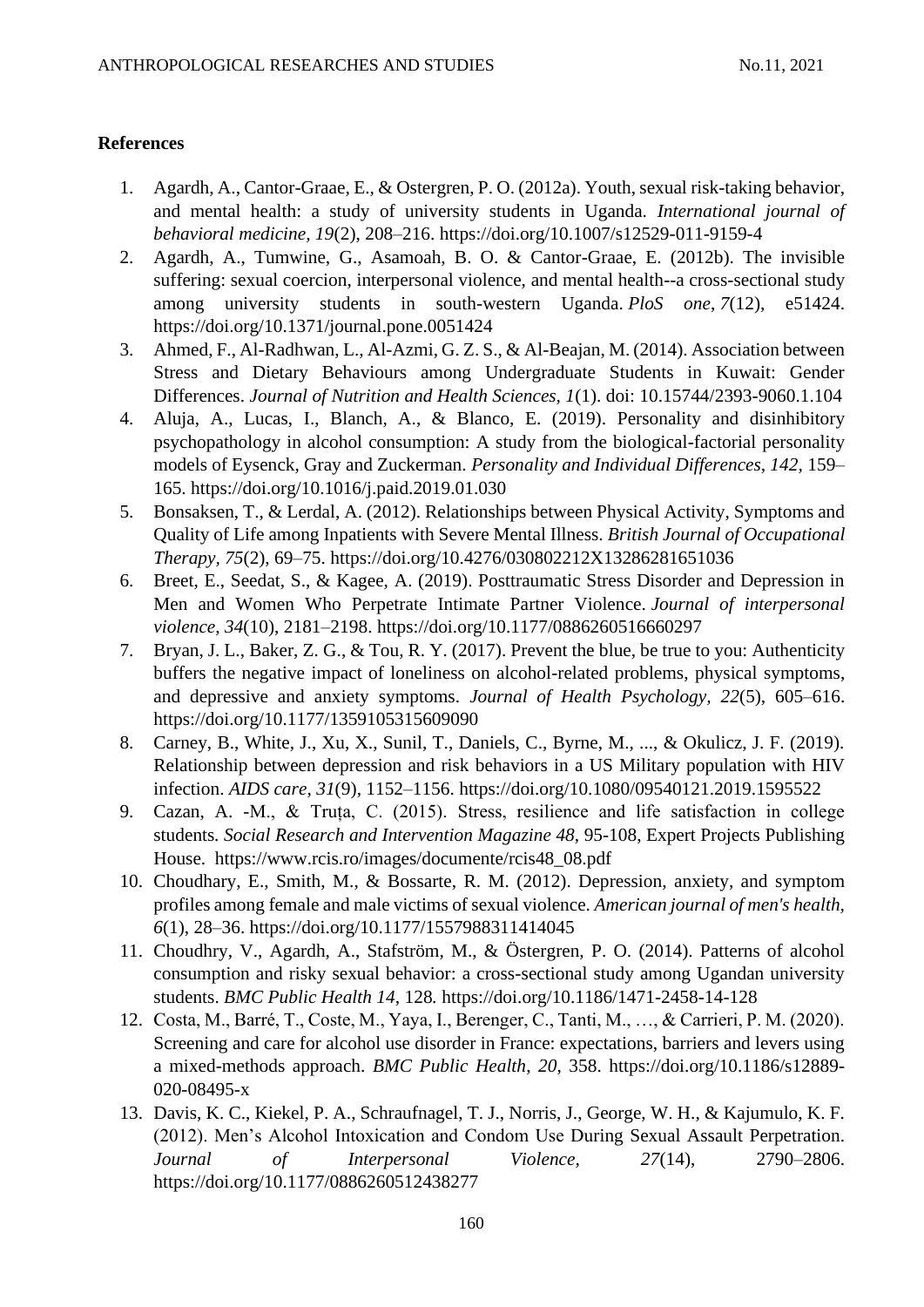- 14. Dobson, K. S., Ahnberg Hopkins, J., Fata, L., Scherrer, M., & Allan, L. C. (2010). The Prevention of Depression and Anxiety in a Sample of High-Risk Adolescents: A Randomized Controlled Trial. *Canadian Journal of School Psychology*, *25*(4), 291–310. <https://doi.org/10.1177/0829573510386449>
- 15. Fahrenberg, J., Hampel, R., & Selg, H., (2001). *Freiburger Personlichkeitsinventar,* adaptat în România de Pitariu, H. P. și Iliescu, D. (2007) [*Personality inventory Freiburg* adapted for Romania by Pitariu, H. P. & Iliescu, D. (2007) - *(FPI-R)*]. Cluj-Napoca: Editura Sinapsis Publishing Projects, distribuit sub licență de D&D Consultantag Group, SRL, București:Testcentral [Sinapsis Publishing Projects, distributed under licence by D&D Consultantag Group, SRL, București:Testcentral]
- 16. Faludi, C. (2018). Consequences of Intimacy and Violence in the Couple Relationships of Young Romanians on Their Future Life Plans. In de Montlibert, C., Radu, D. and Zamfira, A. (eds.), *Gender in Focus: Identities, Codes, Stereotypes and Politics* (pp. 226-249). Berlin & Toronto: Barbara Budrich Publishers
- 17. Foli, K. J., South, S. C., Lim, E., & Hebdon, M. (2012). Maternal Postadoption Depression, Unmet Expectations, and Personality Traits. *Journal of the American Psychiatric Nurses Association, 18*(5), 267–277.<https://doi.org/10.1177/1078390312457993>
- 18. Garthe, R. C., Sullivan, T. N., & Behrhorst, K. L. (2018). A Latent Class Analysis of Early Adolescent Peer and Dating Violence: Associations With Symptoms of Depression and Anxiety. *Journal of Interpersonal Violence*. *36*(5–6), 2031–2049. <https://doi.org/10.1177/0886260518759654>
- 19. Glasier, A., Gülmezoglu, A. M., Schmid, G. P., Moreno, C. G., & Van Look, P. F. (2006). Sexual and reproductive health: a matter of life and death. *Lancet (London, England), 368*(9547), 1595–1607. [https://doi.org/10.1016/S0140-6736\(06\)69478-6](https://doi.org/10.1016/S0140-6736(06)69478-6)
- 20. Guruprasad, S., Ramakrishnan, K. S., & Shah, P. (2015). Prevalence of depression, anxiety and stress in patients with mechanical low back pain. *International Journal of Therapies and Rehabilitation Research, 4*, 67-72. doi: 10.5455/ijtrr.00000068
- 21. Hebdon, M., Foli, K., South, S., & Lim, E. (2012). Personality Traits, Unmet Expectations, and Depressive Symptoms in Adoptive Mothers. *Western Journal of Nursing Research, 34*(8), 1070–1071.<https://doi.org/10.1177/0193945912453688>
- 22. Kalina, O., Madarasova Geckova, A., Klein, D., Jarcuska, P., Orosova, O., Dijk, J.P., & Reijneveld, S. A. (2011). Psychosocial factors associated with sexual behaviour in early adolescence. *The European journal of contraception & reproductive health care: the official journal of the European Society of Contraception. 16*, 298-306. [https://doi.org/10.3109/13625187.2011.586076;](https://doi.org/10.3109/13625187.2011.586076)
- 23. Kilwein, T. M., & Looby, A. (2018). Predicting risky sexual behaviors among college student drinkers as a function of event-level drinking motives and alcohol use. *Addictive Behaviors*, *76*, 100-105.<https://doi.org/10.1016/j.addbeh.2017.07.032>
- 24. Lalinec-Michaud, M., & Engelsmann, F. (1984). Anxiety, Fears and Depression Related to Hysterectomy. *The Canadian Journal of Psychiatry, 30*(1), 44–47. <https://doi.org/10.1177/070674378403000108>
- 25. Lloyd, C. S., af Klinteberg, B., & DeMarinis, V. (2017). An Assessment of Existential Worldview Function among Young Women at Risk for Depression and Anxiety—A Multi-Method Study. *Archive for the Psychology of Religion, 39(*2), 165–203. <https://doi.org/10.1163/15736121-12341337>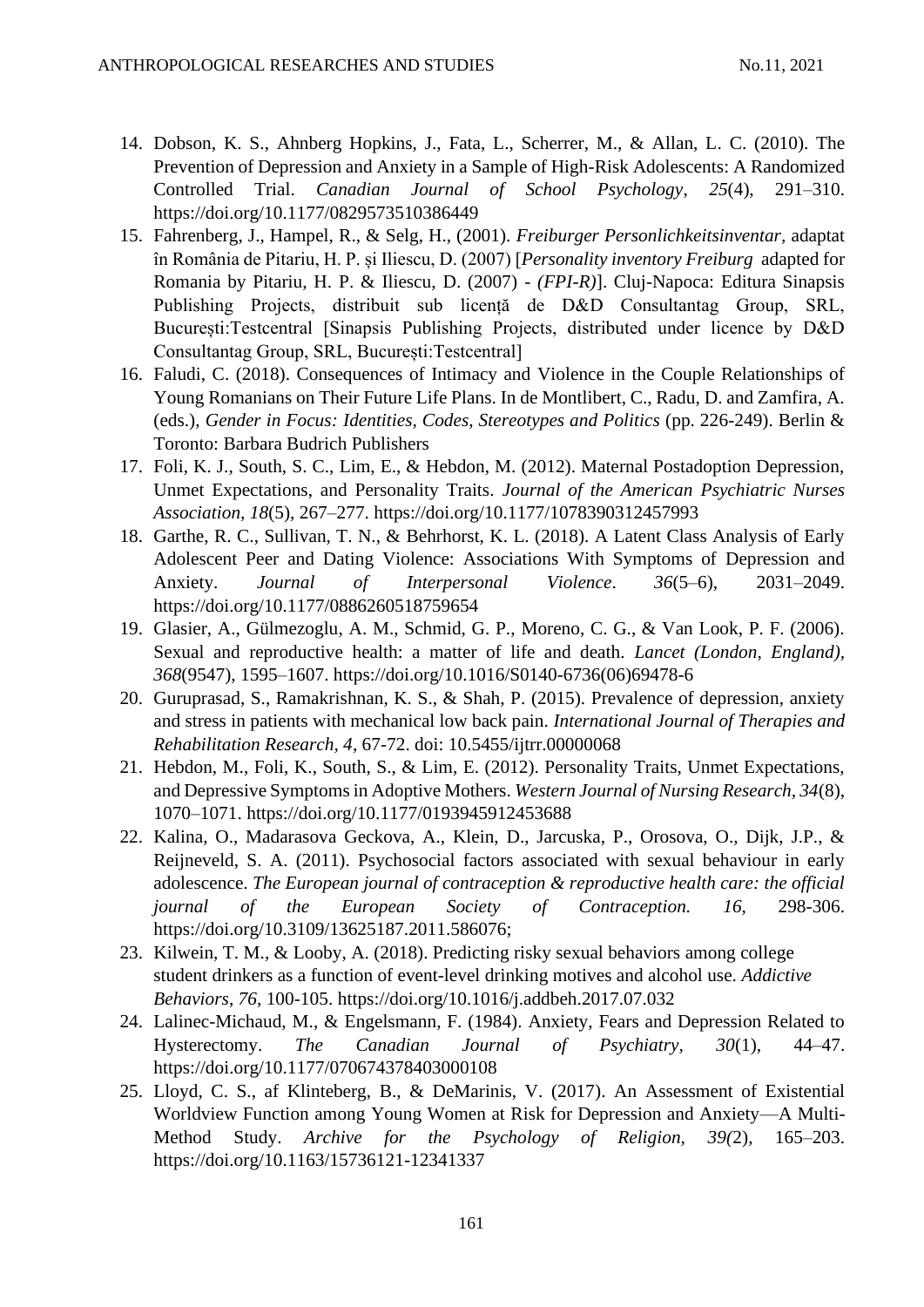- 26. Looby, A., Bravo, A. J., Kilwein, T. M., Zimmerman, L., Pearson, M. R., & Protective Strategies Study Team (2019). Alcohol-related protective behavioral strategies as a mediator of the relationship between drinking motives and risky sexual behaviors. *Addictive behaviors*, *93,* 1–8.<https://doi.org/10.1016/j.addbeh.2019.01.009>
- 27. Lovibond, S. H., & Lovibond, P. F. (1995). *DASS: manual pentru scalele de depresie, anxietate şi stres: DASS 21-R*, adaptat în România de Perțe, A. coord. Albu, M. (2011). DASS 21-R [*DASS. Manual for the Depression Anxiety Stress Scales*, School of Psychology, University of New South Wales, Sydney, Australia. Adapted for Romania by Perțe, A. coord. Albu, M. (2011). DASS 21-R]. Cluj-Napoca: Editura ASCR [Cluj-Napoca: ASCR Publishing House]
- 28. Maina, B. W., Orindi, B. O., Osindo, J., & Ziraba, A. K. (2020). Depressive symptoms as predictors of sexual experiences among very young adolescent girls in slum communities in Nairobi, Kenya. *International journal of adolescence and youth*, *25*(1), 836–848. <https://doi.org/10.1080/02673843.2020.1756861>
- 29. Masters, M. R., Zimmer-Gembeck, M. J., & Farrell, L. J. (2019). Transactional Associations Between Adolescents' Emotion Dysregulation and Symptoms of Social Anxiety and Depression: A Longitudinal Study. *The Journal of Early Adolescence, 39*(8), 1085–1109. <https://doi.org/10.1177/0272431618806053>
- 30. McDougall, E. E., Langille, D. B., Steenbeek, A. A., Asbridge, M., & Andreou, P. (2019). The Relationship Between Non-Consensual Sex and Risk of Depression in Female Undergraduates at Universities in Maritime Canada. *Journal of Interpersonal Violence*, *34*(21–22), 4597–4619.<https://doi.org/10.1177/0886260516675468>
- 31. Monu, A. M., Porumb-Andrese, E., Toader, M. P., Loghin, L., Gheucă-Solovăstru, L., & Vâță D. (2020). Epidemiological aspects of syphilis, *Medical-Surgical Journal* – Rev. Med. Chir. Soc. Med. Nat., *124*, 307-312. Iași. Retrieved December 15, 2020, from <https://www.revmedchir.ro/index.php/revmedchir/article/view/2123>
- 32. Mutalik, N., Moni, S., Choudhari, S., & Bhogale, G. (2016), Depression, Anxiety, Stress among College Students in Bagalkot: A College Based Study. *International Journal of Indian Psychology, 3*(4). doi: 10.25215/0304.210
- 33. Ngo, Q. M., Ramirez, J. I., Stein, S. F., Cunningham, R. M., Chermack, S. T., Singh, V., & Walton, M. A. (2018). Understanding the Role of Alcohol, Anxiety, and Trait Mindfulness in the Perpetration of Physical and Sexual Dating Violence in Emerging Adults. *Violence Against Women, 24*(10), 1166–1186.<https://doi.org/10.1177/1077801218781886>
- 34. Pelletier, J. E., Lytle, L. A. & Laska, M. N., (2016). Stress, Health Risk Behaviors, and Weight Status Among Community College Students. *Health Education & Behavior, 43*(2), 139–144. <https://doi.org/10.1177/1090198115598983>
- 35. Petrova, M., Martinez, C. R., Jean-Jacques, J., McClure, H. H., Pantin, H., Prado, G. & Schwartz, S. J. (2019). Mind the Gap: Bridging the Divide Between Current Binge Drinking Prevention and the Needs of Hispanic Underage Emerging Adults. *SpringerLink, Prevention Science 20*, 1114–1124.<https://doi.org/10.1007/s11121-019-01026-0>
- 36. Rada, C. (2014). Violence against women by male partners and against children within the family: prevalence, associated factors, and intergenerational transmission in Romania: a cross-sectional study. *BMC Public Health 14*, 129. doi:10.1186/1471-2458-14-129
- 37. Rada, C., & Ispas, A. T. (2016). Alcohol consumption and accentuated personality traits among young adults in Romania: a cross-sectional study. *Substance Abuse Treatment, Prevention, and Policy, 11*(36). doi: 10.1186/s13011-016-0080-3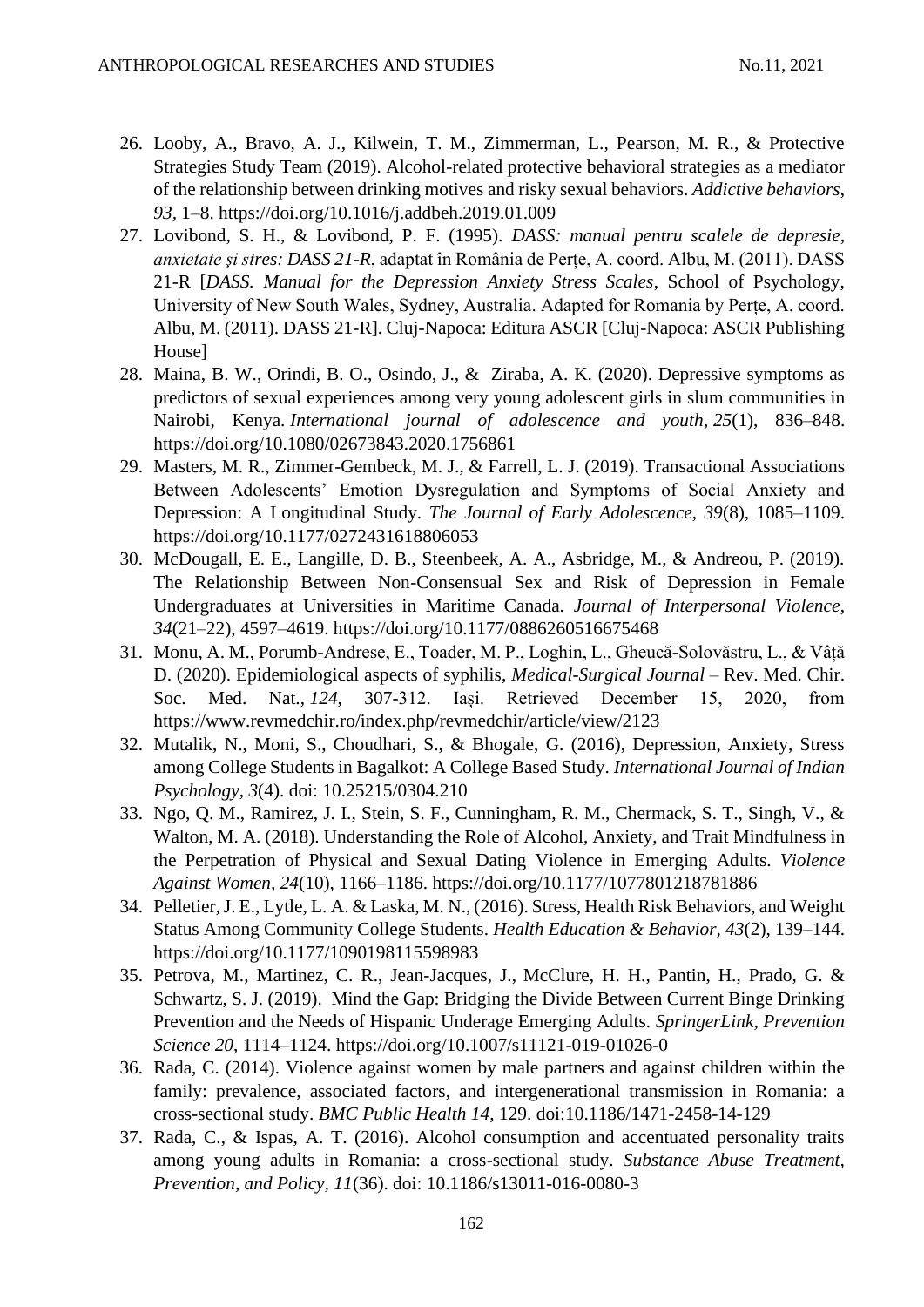- 38. Rada, C. (2020). Factors Associated with Depression in Middle-Aged and Elderly People in Romania. *Psichologija, 61*, 33-50. 10.15388/Psichol.2020.14
- 39. Schulenberg, J., Johnston, L., O'Malley, P., Bachman, J., Miech, R., & Patrick, M. (2019). *Monitoring the Future national survey results on drug use, 1975-2018: Volume II, college students and adults ages 19-60*, Ann Arbor: Institute for Social Research, The University of Michigan. <http://monitoringthefuture.org/pubs.html#monographs>
- 40. Shwartz, N., O'Rourke, N., & Daoud, N. (2020). Pathways Linking Intimate Partner Violence and Postpartum Depression Among Jewish and Arab Women in Israel. *Journal of Interpersonal Violence*.<https://doi.org/10.1177/0886260520908022>
- 41. Soleimani, M., Pahlevan Sharif, S., Bahrami, N., Yaghoobzadeh, A., Allen, K.A., & Mohammadi, S. (2017). The relationship between anxiety, depression and risk behaviors in adolescents*. International journal of adolescent medicine and health*, 31. doi: 10.1515/ijamh-2016-0148
- 42. Stahre, M., Roeber, J., Kanny, D., Brewer, R. D., & Zhang, X. (2010). Contribution of Excessive Alcohol Consumption to Deaths and Years of Potential Life Lost in the United States. *Prev Chronic Dis, 11*. doi:<http://dx.doi.org/10.5888/pcd11.130293>
- 43. Tutino, J. S., Shaughnessy, K., & Ouimet, A. J. (2018). Looking at the bigger picture: Young men's sexual health from a psychological perspective. *Journal of Health Psychology, 23*(2), 345–358.<https://doi.org/10.1177/1359105317733321>
- 44. ul Haq, M. A., Irum Sajjad Dar, I. S., Aslam, M., & Mahmood, Q. K. (2018). Psychometric study of depression, anxiety and stress among university students. *J Public Health, 26*, 211– 217.<https://doi.org/10.1007/s10389-017-0856-6>
- 45. Vencill, J. A., Tebbe, E. A., & Garos, S. (2015). It's Not the Size of the Boat or the Motion of the Ocean: The Role of Self-Objectification, Appearance Anxiety, and Depression in Female Sexual Functioning. *Psychology of Women Quarterly*, *39*(4), 471–483. <https://doi.org/10.1177/0361684315587703>
- 46. Wolff, K. T., & Baglivio, M. T. (2017). Adverse Childhood Experiences, Negative Emotionality, and Pathways to Juvenile Recidivism*. Crime & Delinquency, 63*(12), 1495– 1521.<https://doi.org/10.1177/0011128715627469>
- 47. Yang, B., Zhang, J., Qi, Y., Wang, P., Jiang, R., & Li, H. (2017). Assessment on Occurrences of Depression and Anxiety and Associated Risk Factors in the Infertile Chinese Men. *American Journal of Men's Health*, 767–774.<https://doi.org/10.1177/1557988317695901>
- 48. Yavuzer, Y., Albayrak, G., & Kılıçarslan, S. (2019). Relationships Amongst Aggression, Self-Theory, Loneliness, and Depression in Emerging Adults. *Psychological reports*, *122*(4), 1235–1258.<https://doi.org/10.1177/0033294118784866>
- 49. Yuan, W., & Hesketh, T. (2019). Intimate Partner Violence and Depression in Women in China. *Journal of interpersonal violence*, *Advance online publication*. <https://doi.org/10.1177/0886260519888538>
- 50. \*\*\*American Psychiatric Association (2016). DSM-5 *Manual de Diagnostic și Clasificare Statistică a Tulburărilor Mintale*, 5. [*DSM-5 Diagnostic and statistical manual of mental disorders (5th ed.)*(2013)]. Bucharest: Editura medicală Calisto [Calisto medical publishing house]
- 51. \*\*\*European Centre for Disease Prevention and Control (2019) *Syphilis and congenital syphilis in Europe. A review of epidemiological trends (2007 2018) and options for response*. Retrieved April 13, 2020, from [https://www.ecdc.europa.eu/en/publications-data/syphilis](https://www.ecdc.europa.eu/en/publications-data/syphilis-and-congenital-syphilis-europe-review-epidemiological-trends-2007-2018)[and-congenital-syphilis-europe-review-epidemiological-trends-2007-2018](https://www.ecdc.europa.eu/en/publications-data/syphilis-and-congenital-syphilis-europe-review-epidemiological-trends-2007-2018)